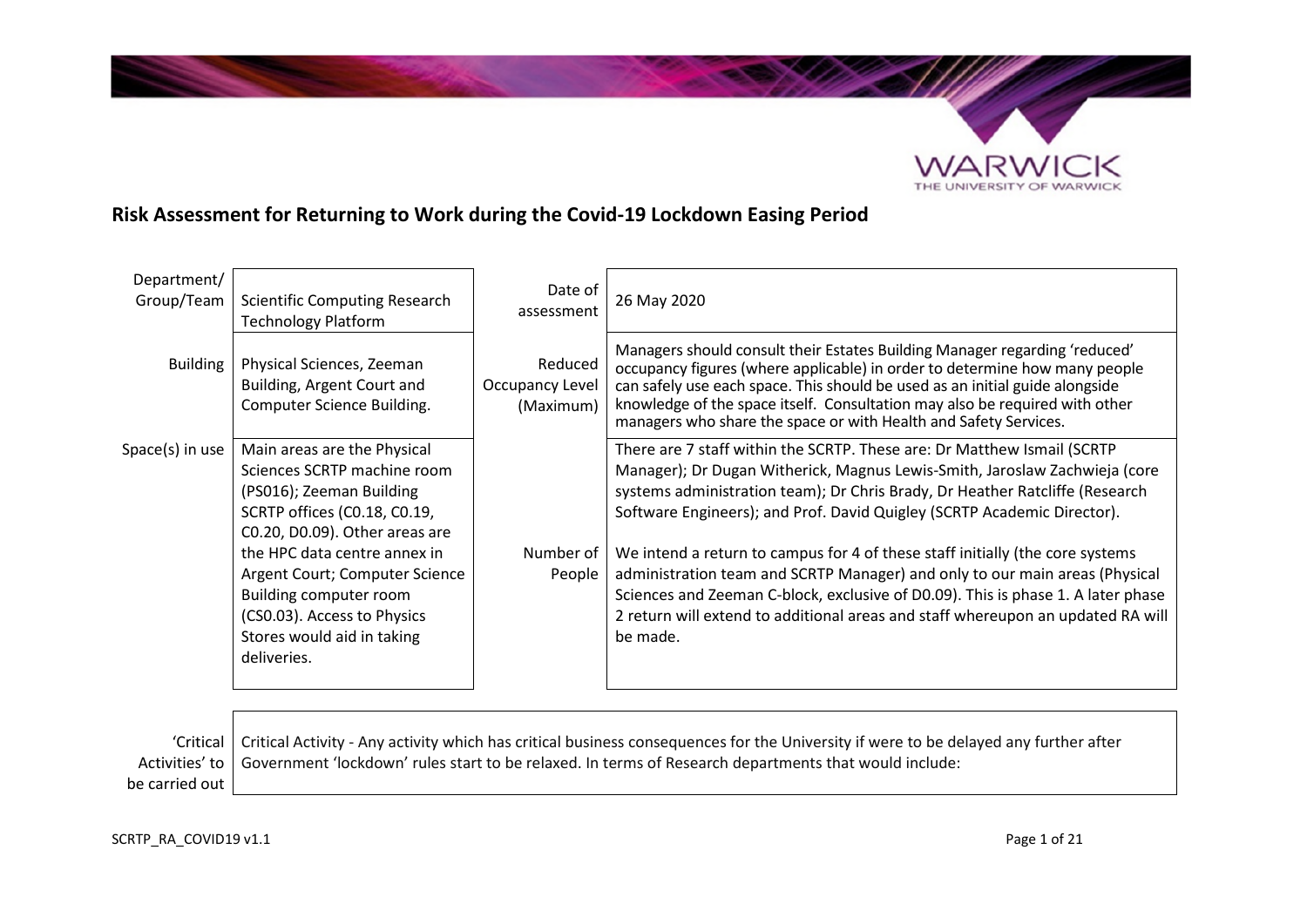



- work, RTP activities, or work funded by industrial partners or similar sponsors. 2. Research required to prepare for (or bid for) future externally funded laboratory research activity (and the lab support services it relies on).
- 3. Laboratory based PHD student projects.

Anything other than work falling into the categories above, and which is therefore not a critical activity, will be expected to take place remotely or continue to be paused (e.g. all data analysis and other desk based carried out by work by researchers to be undertaken remotely).

| Line Manager carrying<br>out the assessment | Dr Matthew Ismail (SCRTP Manager)                                                                                                                                                                                                                                                                                                                                                  |  |
|---------------------------------------------|------------------------------------------------------------------------------------------------------------------------------------------------------------------------------------------------------------------------------------------------------------------------------------------------------------------------------------------------------------------------------------|--|
|                                             | Further information on Risk Assessment, Covid 19 and general health and safety are available at:<br>https://warwick.ac.uk/services/healthsafetywellbeing/managingrisks/<br>https://warwick.ac.uk/services/healthsafetywellbeing/a-z/healthandsafetyguidanceoncovid19                                                                                                               |  |
|                                             | There is also a Risk Assessment Moodle training module available via Warwick's MyMoodle.<br>If you require support or advice on completing this form please contact your Health and Safety Officer or Health and Safety<br>Adviser:<br>https://warwick.ac.uk/services/healthsafetywellbeing/contacts/                                                                              |  |
| Staff supporting<br>assessment process      | Dr Dugan Witherick, Magnus Lewis-Smith, Jaroslaw Zachwieja, Dr Chris Brady, Dr Heather Ratcliffe, Prof. David Quigley.<br>You must consult with your staff in carrying out this Risk Assessment, and must seek support from any recognised Trades'<br>Union Safety Representatives in particular. Carry out a MS Teams (or similar on-line) meeting with your team before starting |  |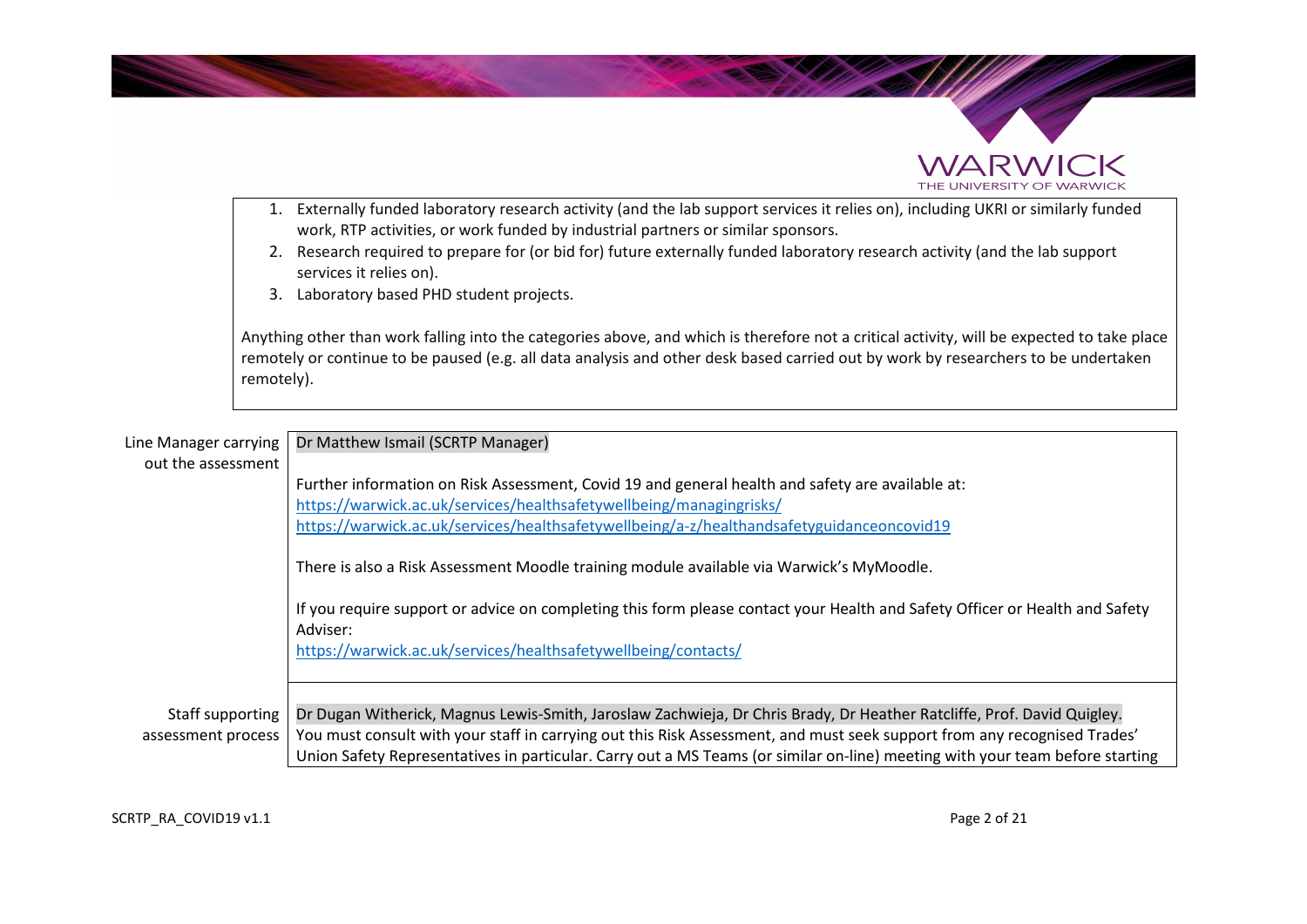



this assessment and ask for their input and support. Encourage collaboration and cooperation and seek to provide reassurance that control measures agreed with the team will be implemented and maintained. You will also need their help to ensure that they support each other in maintaining the agreed control measures.

Re-assure staff that in preparing this template the H&S Services Team have taken Government and TUC guidance into account. Particular assurance might be required for those or are vulnerable, living with vulnerable people, pregnant, in the BAME community, are disabled or who might have child care (or other care provision) challenges at this point in time.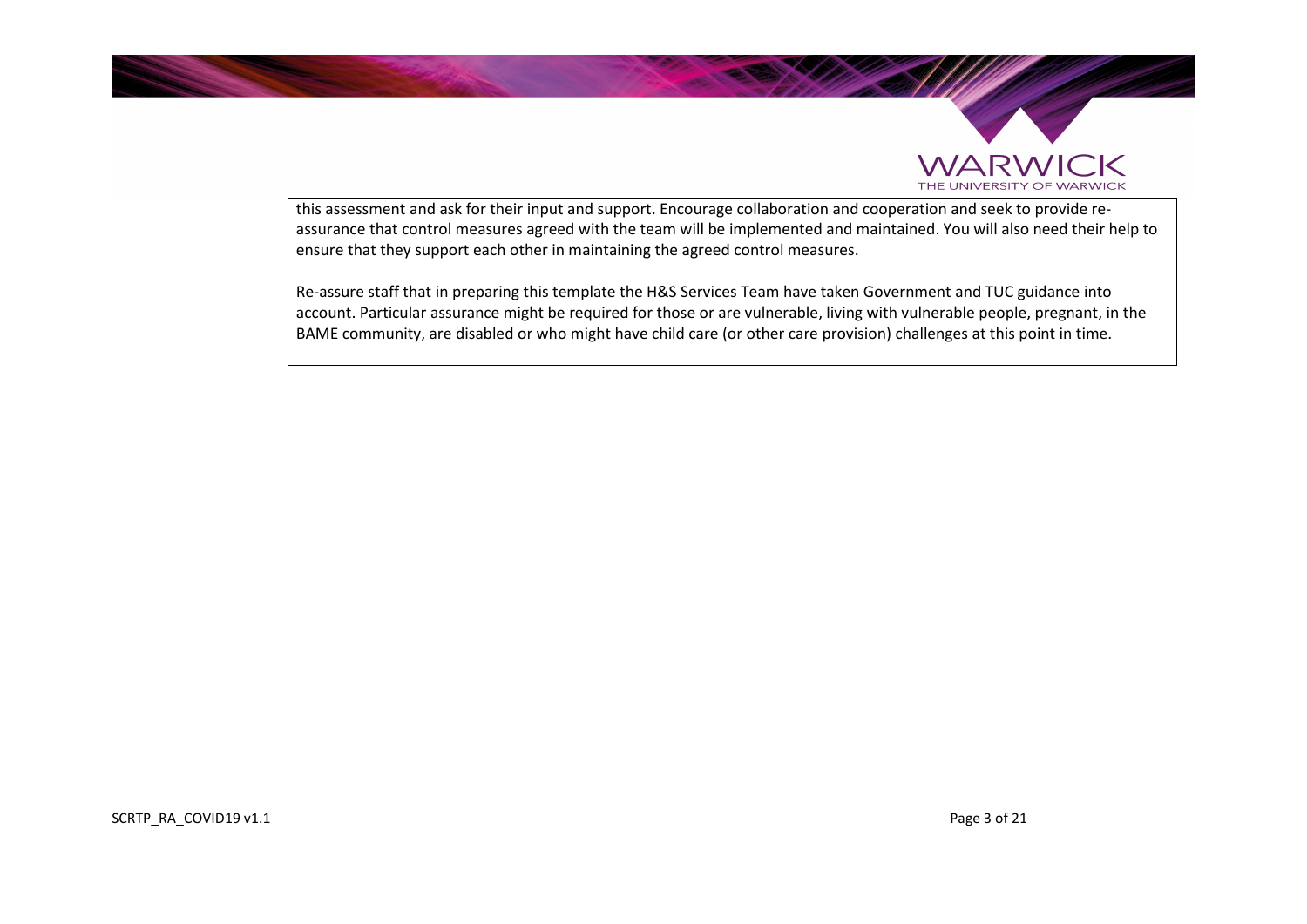

#### **Additional Information**

#### **Staff should not be coming into work unless the work is deemed a 'critical activity' by the University**.

For 'critical activities', managers need to examine the spaces that they require people to work in and determine how they can manage the risks associated with Covid-19 in that space and connected with the work involved. Not all tasks need to be completed on campus and staff must only come to campus if they cannot do the work from home, and only then to complete the essential tasks before going home to continue working from there for the rest of the day/week. Managers should be minimising the amount of time they or their staff need to be on campus.

#### **Limiting Durations of Work**

Time spent with others, as well as distancing, is an important control measure. People might only need to come to campus to complete their 'critical activity' tasks and then could go home to continue working from there for the rest of the day/week. Wherever possible managers/supervisors should be minimising the amount of time they or their staff need to be on site.

#### **Meetings**

Meetings should only be held if absolutely necessary, and should be held as on-line meetings, even if some or all of the participants are on campus. Where this is not possible meetings must be held where 2 metre distancing can be maintained and preferably in a well ventilated space or outdoors.

#### **Other Risk Assessments**

Risk assessments already in place (for work activities, chemicals, biological agents, work equipment, etc.) are still applicable and must complement the risks and risk control measures covered in this specific risk assessments. These risks need to be assessed jointly and a holistic approach to ensuring the health and safety of individuals adopted.

#### **Further information**

Refer also to the Standard Operating Procedure for staff returning to work to carry out 'Critical Activities' during Covid-19 lockdown easing period, which is included at the end of this assessment.

SCRTP\_RA\_COVID19 v1.1  $P$  Page 4 of 21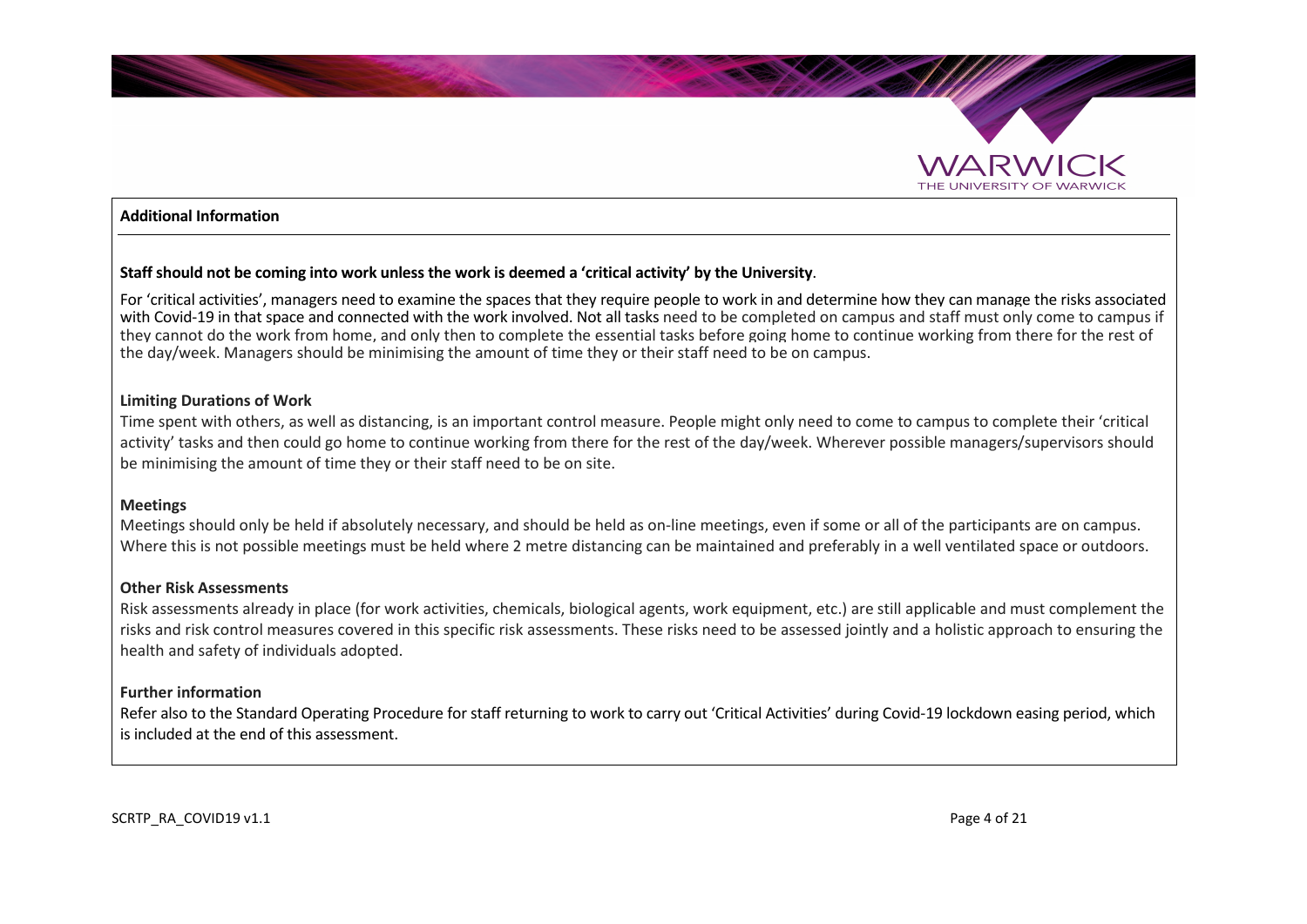

**SALES OF** 

| <b>Hierarchy of Control Measures to be used</b>                                           |                                                                                                                                                                                                                                                                                                                                                                                                                                                                                                                                                                                                                                                                                                                                                                                                                                                                                            | <b>Control Measure</b>                                                                                                                                                                                                                                                                                                                                                                                                                                                                                                                                                            |
|-------------------------------------------------------------------------------------------|--------------------------------------------------------------------------------------------------------------------------------------------------------------------------------------------------------------------------------------------------------------------------------------------------------------------------------------------------------------------------------------------------------------------------------------------------------------------------------------------------------------------------------------------------------------------------------------------------------------------------------------------------------------------------------------------------------------------------------------------------------------------------------------------------------------------------------------------------------------------------------------------|-----------------------------------------------------------------------------------------------------------------------------------------------------------------------------------------------------------------------------------------------------------------------------------------------------------------------------------------------------------------------------------------------------------------------------------------------------------------------------------------------------------------------------------------------------------------------------------|
| (these are listed in order of priority, but a combination of controls may be<br>required) |                                                                                                                                                                                                                                                                                                                                                                                                                                                                                                                                                                                                                                                                                                                                                                                                                                                                                            | (Please answer the questions in this column)                                                                                                                                                                                                                                                                                                                                                                                                                                                                                                                                      |
| Eliminate                                                                                 | Any staff reporting that they are unwell with symptoms of<br>Coronavirus (Covid-19) must be told not travel to or attend the<br>University. Their sickness absence should be recorded within the<br>University HR System SuccessFactors. Testing is available for any<br>members of staff deemed to be required to come to work by the<br>University for 'critical activities'.<br>Staff with symptoms must be told to self-isolate, as should staff<br>with members of their household who are showing symptoms,<br>until testing confirms that it is not Covid-19 (see University Covid-<br>19 testing guidance) or the relevant time period has elapsed.<br>If a member of staff does fall ill, then the space in which they were<br>working should be left empty and well ventilated for at least 72<br>hours and extra cleaning be arranged with Cleaning Services by the<br>manager. | Does your workforce need to come onto campus to carry out<br>this critical work or can they continue to work from home?<br>Yes. SCRTP cannot continue to operate indefinitely based<br>purely on home working. There are a number of critical<br>activities which can only be carried out on site.<br>Have staff been fully informed of the needs for self-isolation<br>should they have any symptoms whatsoever?<br>Yes. All staff have been made aware of University COVID-19<br>guidance and it is understood that anyone self-isolating would<br>not be able to come to site. |
|                                                                                           | Staff who are in the 'extremely vulnerable' group (have received<br>a specific letter from the NHS) are shielded and must not come to<br>work. Staff in the vulnerable' group need to follow the strictest<br>levels of '2 metre distancing', and they should continue working<br>from home or to stay at home until further notice.<br><b>Meetings on campus</b><br>Meetings should continue to be held as on-line meetings, even if<br>some or all of the participants are on campus. Where this is not<br>possible meetings must be held where 2 metre distancing can be<br>maintained and preferably in a well ventilated space or outdoors.                                                                                                                                                                                                                                           | Have staff who are 'extremely vulnerable' or 'vulnerable', or<br>live with such people been fully considered?<br>Yes. There are no plans to require staff to return to site if they<br>are not comfortable doing so and it is understood that anyone<br>in the vulnerable group would not be able to come to site.<br>Can meetings be held online, eliminating the need for people<br>to be on campus or for them to congregate?                                                                                                                                                  |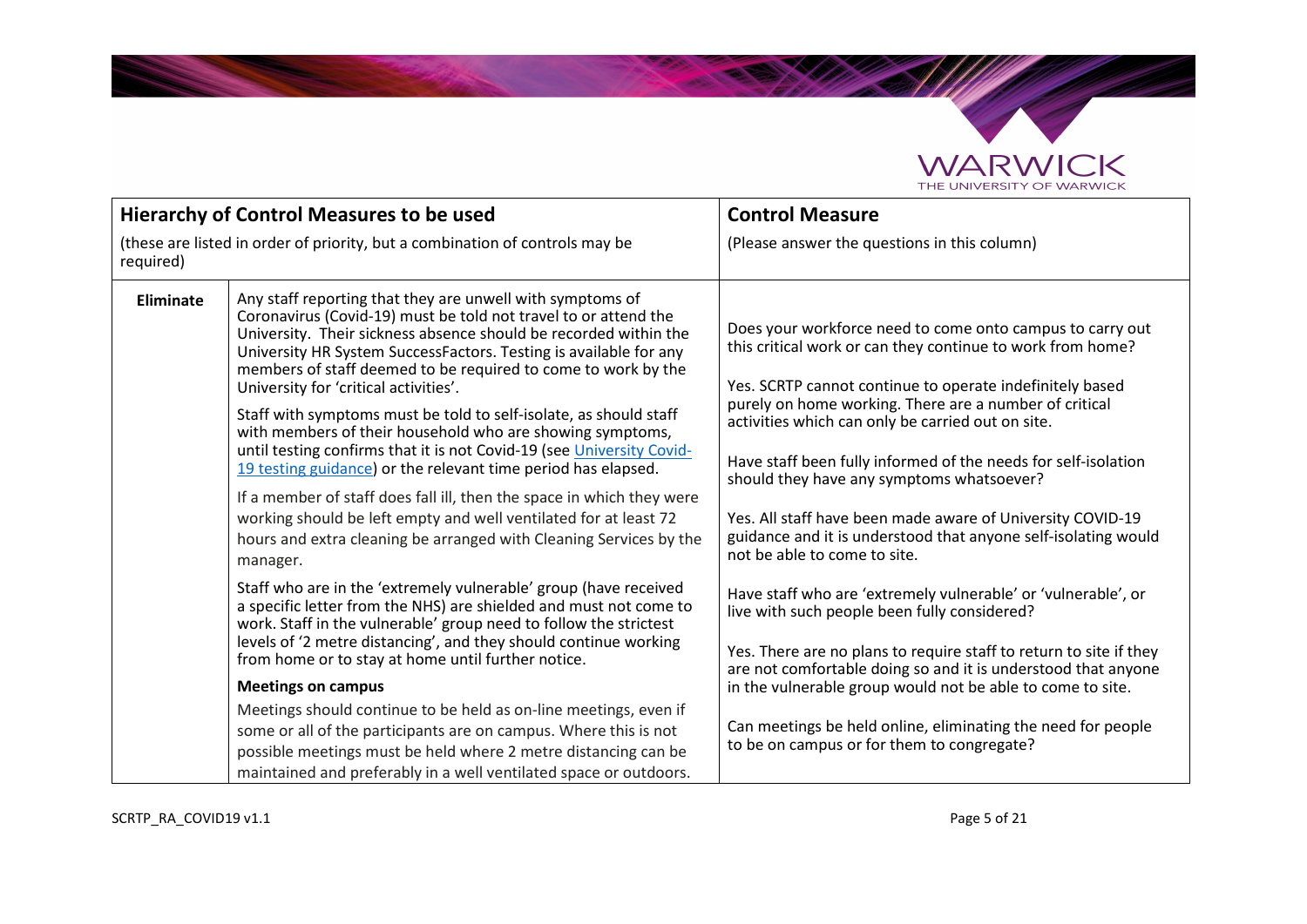

**SANDARY** 

| <b>Hierarchy of Control Measures to be used</b>                                           |                                                                                                                                                                                                                                               | <b>Control Measure</b>                                                                                                                                                                                                                                                                                                                                                                                                                                                                      |
|-------------------------------------------------------------------------------------------|-----------------------------------------------------------------------------------------------------------------------------------------------------------------------------------------------------------------------------------------------|---------------------------------------------------------------------------------------------------------------------------------------------------------------------------------------------------------------------------------------------------------------------------------------------------------------------------------------------------------------------------------------------------------------------------------------------------------------------------------------------|
| (these are listed in order of priority, but a combination of controls may be<br>required) |                                                                                                                                                                                                                                               | (Please answer the questions in this column)                                                                                                                                                                                                                                                                                                                                                                                                                                                |
|                                                                                           | DO NOT invite visitors to come to campus, other than contractors<br>who need to attend to equipment or systems required for a critical<br>activity.                                                                                           | Yes. Meetings are routinely being held over Teams and this is<br>planned to continue regardless of any return to site.                                                                                                                                                                                                                                                                                                                                                                      |
| Reduce                                                                                    | Where 'elimination' cannot be applied consider whether you can<br>'reduce' the likelihood of persons coming into contact with one                                                                                                             | How can you reduce the number of people required on campus,<br>whether to carry out tasks or to attend meetings?                                                                                                                                                                                                                                                                                                                                                                            |
|                                                                                           | another:<br>Consideration should be given to rotas or shifts in order to keep the<br>number on campus at any one time to a minimum. Night shifts<br>should be avoided, but early and late shifts, or weekend working<br>might be appropriate. | No in-person meeting attendance is planned. Site visits will be<br>coordinated such that the number of people in attendance at<br>any one time is minimised; the minimum number of people<br>required to safely perform the required duties will be assigned to<br>the critical activity. Most activities are low risk and can be safely<br>performed with one person. Lone working where required will be<br>carried out according to University guidance on lone working,<br>available at |
|                                                                                           | Booking systems for deliveries or collections, and systems for the<br>use of receptions, should be set up in such a way as to minimise                                                                                                        | https://warwick.ac.uk/services/healthsafetywellbeing/a-<br>z/healthandsafetyguidanceoncovid19/loneworking, and SCRTP<br>SOP and RA.                                                                                                                                                                                                                                                                                                                                                         |
|                                                                                           | person-to-person contact.                                                                                                                                                                                                                     | How will you stagger working times, so that people do not need<br>to be in the same space at the same time?                                                                                                                                                                                                                                                                                                                                                                                 |
|                                                                                           | People must be encouraged to leave the University as soon as they<br>have finished the activity which cannot be conducted from home.                                                                                                          | There is no requirement for rota or shift work and most activities<br>are flexible in terms of when they can be scheduled.                                                                                                                                                                                                                                                                                                                                                                  |
|                                                                                           | Wherever possible, all data should be uploaded to a shared drive or                                                                                                                                                                           | How will you reduce the hours that people need to be on site?                                                                                                                                                                                                                                                                                                                                                                                                                               |
|                                                                                           | system which allows the analysis or work to be undertaken at<br>home.                                                                                                                                                                         | Equipment is accessible remotely and remote working will<br>remain the dominant working practice. On site critical activities                                                                                                                                                                                                                                                                                                                                                               |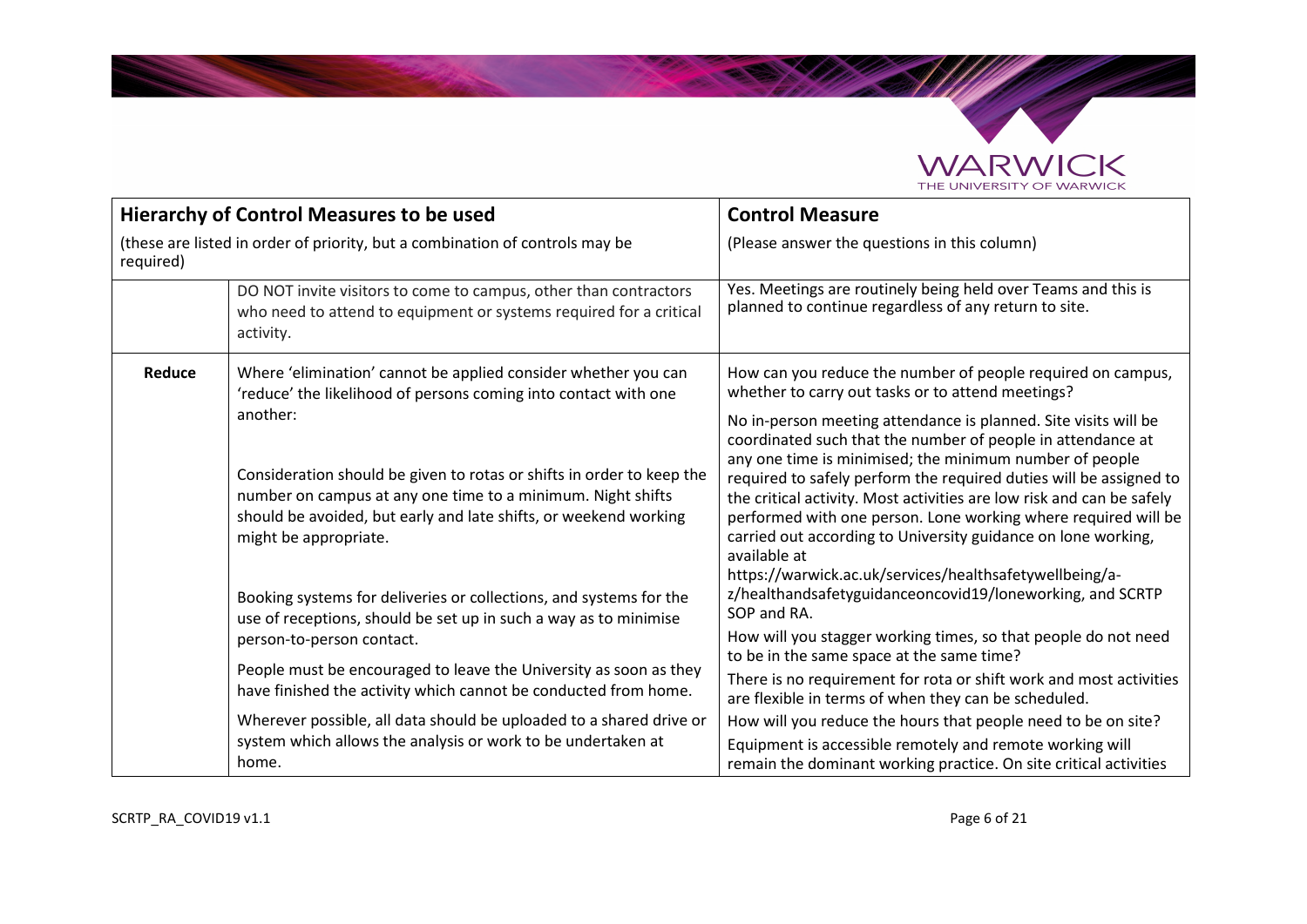

**Salari Career** 

| <b>Hierarchy of Control Measures to be used</b>                                           |                                                                              | <b>Control Measure</b>                                                                                                                                                                                                        |
|-------------------------------------------------------------------------------------------|------------------------------------------------------------------------------|-------------------------------------------------------------------------------------------------------------------------------------------------------------------------------------------------------------------------------|
| (these are listed in order of priority, but a combination of controls may be<br>required) |                                                                              | (Please answer the questions in this column)                                                                                                                                                                                  |
|                                                                                           | Writing-up of experiments, results and reports must be conducted<br>at home. | will be planned in advance and site visits will be limited to the<br>scope of the plan.                                                                                                                                       |
|                                                                                           |                                                                              | How does your booking process control the number of people in<br>your facility/space?                                                                                                                                         |
|                                                                                           |                                                                              | The number of people required to safely perform the critical<br>activity will be identified during the planning stage for the<br>activity. SCRTP areas in Physical Sciences are subject to<br>University card access control. |
|                                                                                           |                                                                              | If the spaces you manage are big enough, can you minimise the<br>frequency and time that people could potentially come into<br>contact with each other?                                                                       |
|                                                                                           |                                                                              | The SCRTP machine room in Physical Sciences is approx. 60 sq.<br>metres therefore provides sufficient space to maintain social<br>distancing. The office areas in Zeeman do not require multiple,<br>simultaneous occupancy.  |
|                                                                                           |                                                                              | What floor markings can be provided to ensure that people<br>maintain 2m distancing? Contact Estates via the Helpdesk if you<br>wish to mark the floor in your area.                                                          |
|                                                                                           |                                                                              | PS016 in Physical Sciences has a raised floor with 600 mm x 600<br>mm floor tiles. Therefore social distance can be maintained by<br>keeping at least 3 tiles apart.                                                          |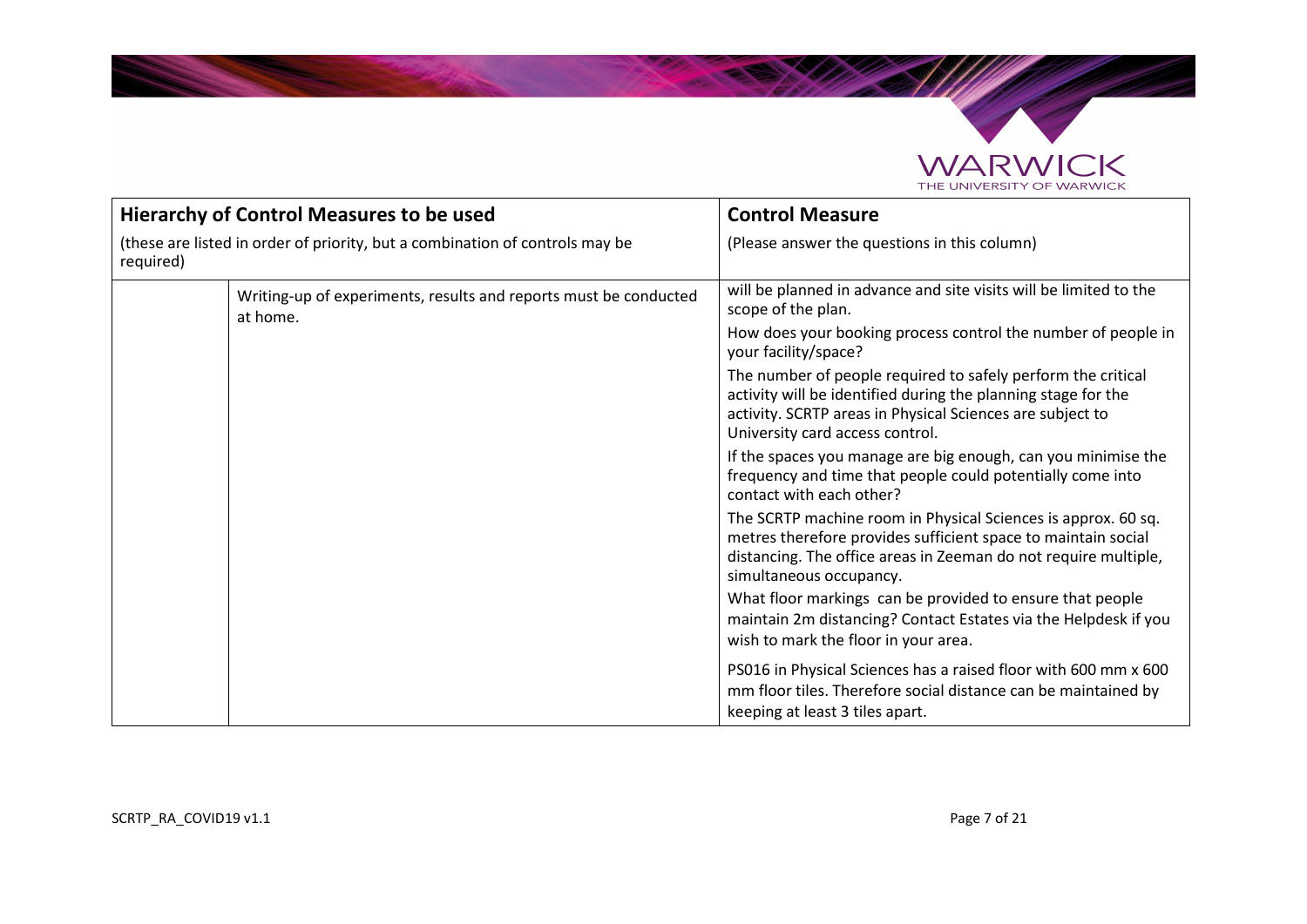

**Salary Company of Books and States** 

| <b>Hierarchy of Control Measures to be used</b>                                                                                 |                                                                                                                                                                                                                                                                                                                                  | <b>Control Measure</b>                                                                                                                                                                                                                                                                                                             |
|---------------------------------------------------------------------------------------------------------------------------------|----------------------------------------------------------------------------------------------------------------------------------------------------------------------------------------------------------------------------------------------------------------------------------------------------------------------------------|------------------------------------------------------------------------------------------------------------------------------------------------------------------------------------------------------------------------------------------------------------------------------------------------------------------------------------|
| required)                                                                                                                       | (these are listed in order of priority, but a combination of controls may be                                                                                                                                                                                                                                                     | (Please answer the questions in this column)                                                                                                                                                                                                                                                                                       |
| Isolate                                                                                                                         | Where work activities have to be carried out with others, and<br>persons have to work within relative close proximity to one<br>another for intermittent work activities:                                                                                                                                                        | Do you need to introduce screens or barriers to separate people?<br>No.                                                                                                                                                                                                                                                            |
| Screens (such as Perspex screens) and barriers (to keep people<br>back from reception desks for example) must be deployed where | How will you reduce the team size to be as small as possible, or<br>identify fixed teams/partnering?                                                                                                                                                                                                                             |                                                                                                                                                                                                                                                                                                                                    |
|                                                                                                                                 | there is regular contact with people which cannot be eliminated.<br>Try to keep staff groups small and consistent as far as possible,<br>forming fixed teams and partnering arrangements for people<br>whilst at work. The number of different contacts people have<br>with others at work should be kept as low as is possible. | On site activities will be limited initially to 1 or 2 people at once.<br>Lone working where required will be carried out according to<br>University guidance on lone working, available at<br>https://warwick.ac.uk/services/healthsafetywellbeing/a-<br>z/healthandsafetyguidanceoncovid19/loneworking, and SCRTP<br>SOP and RA. |
|                                                                                                                                 | Consider access for cleaners, IT staff, Estates staff, etc. and how<br>such activities can be carried out safely.                                                                                                                                                                                                                | How will you ensure people conduct their work away from each<br>other?                                                                                                                                                                                                                                                             |
|                                                                                                                                 | Ventilation and fresh air is important – desk top humidifiers must<br>not be used in the workplace.                                                                                                                                                                                                                              | On site activities will be subject to a work plan which will identify<br>the occupancy and areas required.                                                                                                                                                                                                                         |
|                                                                                                                                 | Justify why you cannot conduct a meeting online, AND is there a<br>space where you can meet with a small number of staff that is in<br>the open or where there is good ventilation, and where 2 metres<br>distancing can take place? Use Teams/Zoom/Skype, etc. for<br>meetings.                                                 | Can you open windows (including in vehicles) or doors to<br>increase ventilation to the space and permit fresh air circulation?<br>[Note: this is not applicable to containment labs or spaces where<br>there is local exhaust ventilation in place as this can affect<br>extraction efficiency]                                   |
|                                                                                                                                 |                                                                                                                                                                                                                                                                                                                                  | PS016 in Physical Sciences is air conditioned and does not have<br>windows. Leaving doors open is not possible for security reasons                                                                                                                                                                                                |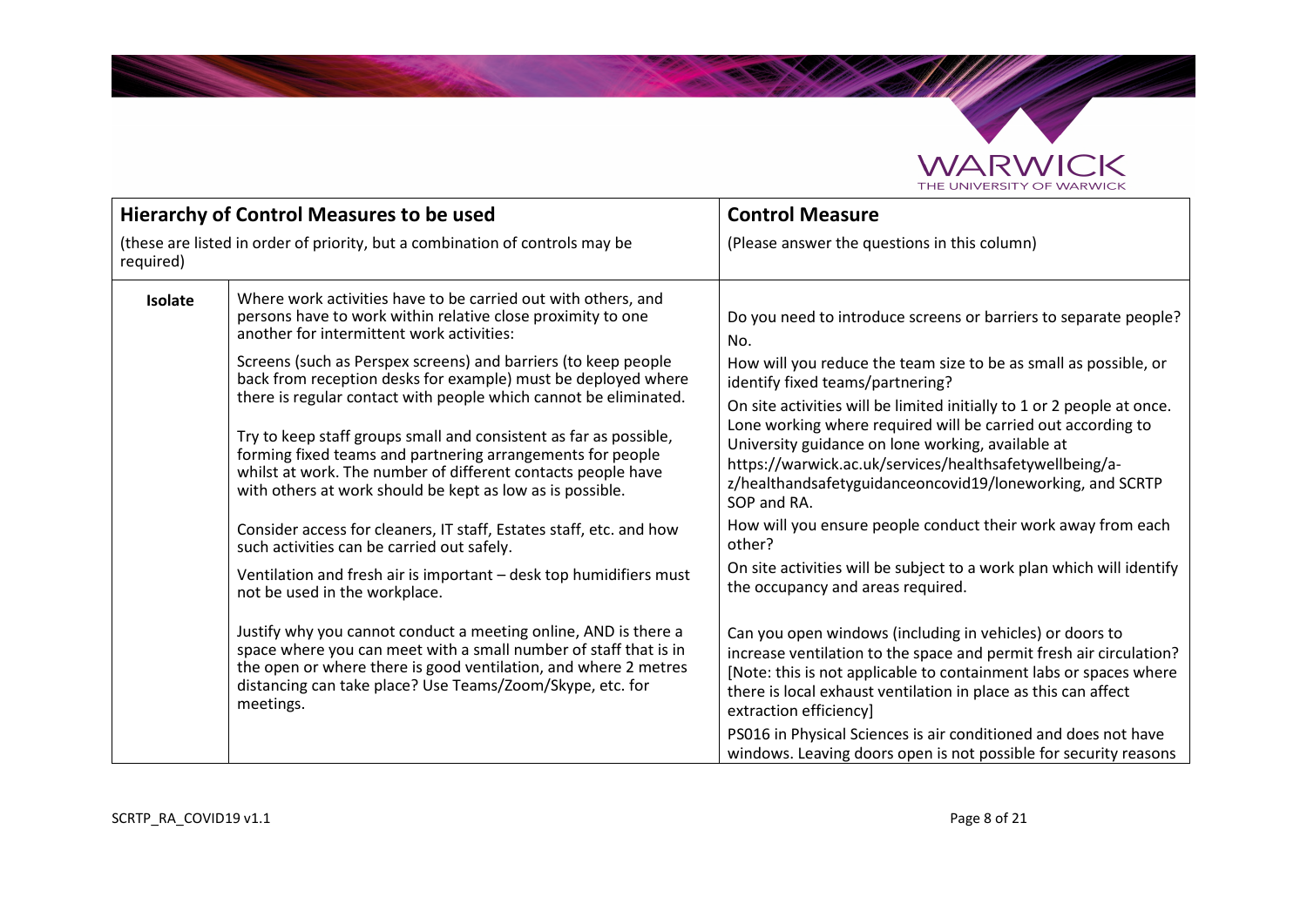

**Salary Company of Books and States** 

| <b>Hierarchy of Control Measures to be used</b>                                           |                                                                                                                                                                                                                                                                                                                                                                                                                                                                                                                                                                                                                                                                                                                                                                                   | <b>Control Measure</b>                                                                                                                                                                                                                                |
|-------------------------------------------------------------------------------------------|-----------------------------------------------------------------------------------------------------------------------------------------------------------------------------------------------------------------------------------------------------------------------------------------------------------------------------------------------------------------------------------------------------------------------------------------------------------------------------------------------------------------------------------------------------------------------------------------------------------------------------------------------------------------------------------------------------------------------------------------------------------------------------------|-------------------------------------------------------------------------------------------------------------------------------------------------------------------------------------------------------------------------------------------------------|
| (these are listed in order of priority, but a combination of controls may be<br>required) |                                                                                                                                                                                                                                                                                                                                                                                                                                                                                                                                                                                                                                                                                                                                                                                   | (Please answer the questions in this column)                                                                                                                                                                                                          |
|                                                                                           |                                                                                                                                                                                                                                                                                                                                                                                                                                                                                                                                                                                                                                                                                                                                                                                   | and would disrupt the cooling systems. The office areas in<br>Zeeman can be ventilated with open windows.                                                                                                                                             |
|                                                                                           |                                                                                                                                                                                                                                                                                                                                                                                                                                                                                                                                                                                                                                                                                                                                                                                   | Is there good general ventilation provided by air handling or<br>air conditioning units where windows cannot be opened?                                                                                                                               |
|                                                                                           |                                                                                                                                                                                                                                                                                                                                                                                                                                                                                                                                                                                                                                                                                                                                                                                   | Ventilation in PS016 is provided via the air conditioning.                                                                                                                                                                                            |
| <b>Control</b>                                                                            | Where 'critical activity' work within 2 metres just cannot be<br>avoided:                                                                                                                                                                                                                                                                                                                                                                                                                                                                                                                                                                                                                                                                                                         | Identify any essential tasks that will require people to<br>potentially work within 2 metres of each other.                                                                                                                                           |
|                                                                                           | Introduce a local system where you will know who is on site and<br>$\bullet$                                                                                                                                                                                                                                                                                                                                                                                                                                                                                                                                                                                                                                                                                                      | None identified.                                                                                                                                                                                                                                      |
|                                                                                           | what work they are doing and increase the level of supervision<br>to monitor and manage compliance with the working<br>arrangements.<br>People should work from a desk or work station assigned for<br>$\bullet$<br>their exclusive use, and avoid desk sharing or hot-desking as far<br>as possible: where desks, workstations or equipment have to be<br>shared, these should be cleaned after each use.<br>Workers should conduct their activities by working side by side,<br>$\bullet$<br>or facing away from each other, rather than face to face<br>wherever possible<br>Ensure that there is a means to regularly clean common<br>$\bullet$<br>touchpoints, doors, buttons, handles, tools, equipment etc. in<br>spaces where you do not have routine cleaning by Estates | Can the workplace be rearranged to allow people to work side-<br>by-side or back-to-back, rather than facing each other? How can<br>you rearrange tasks to enable them to be carried out by one<br>person, or by maintaining the 2 metres distancing? |
|                                                                                           |                                                                                                                                                                                                                                                                                                                                                                                                                                                                                                                                                                                                                                                                                                                                                                                   | There is no face-to-face working required at present. Likewise,<br>we have not identified any critical activities requiring work<br>within 2 meters.                                                                                                  |
|                                                                                           |                                                                                                                                                                                                                                                                                                                                                                                                                                                                                                                                                                                                                                                                                                                                                                                   | How will you ensure the areas are being cleaned regularly and<br>at the end of the day/shift?                                                                                                                                                         |
|                                                                                           |                                                                                                                                                                                                                                                                                                                                                                                                                                                                                                                                                                                                                                                                                                                                                                                   | Cleaning wipes will be made to be available to wipe down<br>common touch points including computer rack door handles<br>and door plates on entry and exit to PS016.                                                                                   |
|                                                                                           | Cleaning staff.                                                                                                                                                                                                                                                                                                                                                                                                                                                                                                                                                                                                                                                                                                                                                                   | Are there enough hand washing facilities for those involved in<br>the 'critical activities'?                                                                                                                                                          |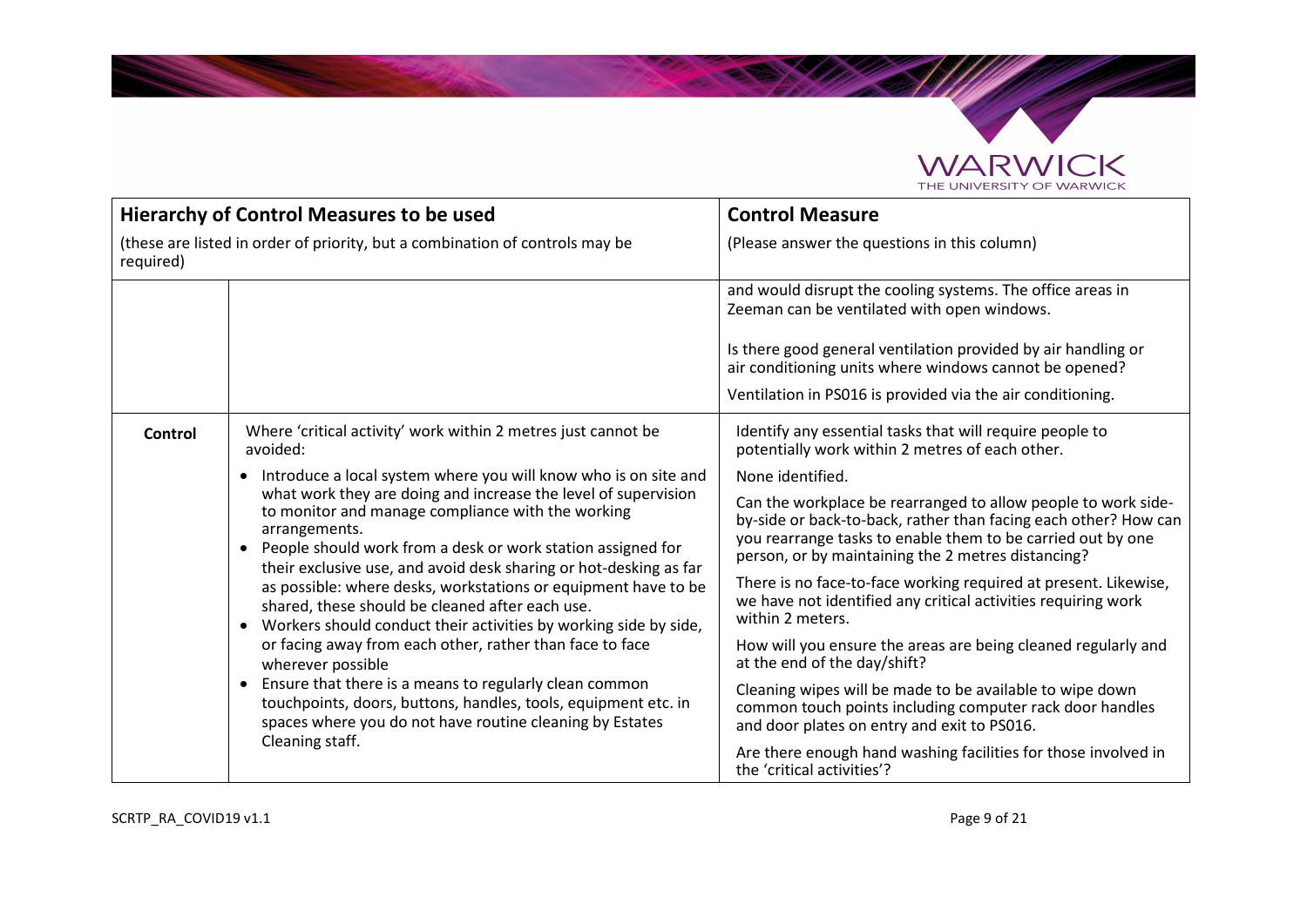

**Salary Company of Books and States** 

|                                            | <b>Hierarchy of Control Measures to be used</b>                                                                                                                                                                                                                                                                                                                                                                                                                                                                                                                                                                                                                                                                                                                                                                  | <b>Control Measure</b>                                                                                                                                                                                                                                                                                                                                                                                                                                                                                                                                                                                                                                                                                                                             |
|--------------------------------------------|------------------------------------------------------------------------------------------------------------------------------------------------------------------------------------------------------------------------------------------------------------------------------------------------------------------------------------------------------------------------------------------------------------------------------------------------------------------------------------------------------------------------------------------------------------------------------------------------------------------------------------------------------------------------------------------------------------------------------------------------------------------------------------------------------------------|----------------------------------------------------------------------------------------------------------------------------------------------------------------------------------------------------------------------------------------------------------------------------------------------------------------------------------------------------------------------------------------------------------------------------------------------------------------------------------------------------------------------------------------------------------------------------------------------------------------------------------------------------------------------------------------------------------------------------------------------------|
| required)                                  | (these are listed in order of priority, but a combination of controls may be                                                                                                                                                                                                                                                                                                                                                                                                                                                                                                                                                                                                                                                                                                                                     | (Please answer the questions in this column)                                                                                                                                                                                                                                                                                                                                                                                                                                                                                                                                                                                                                                                                                                       |
|                                            | Ensure that there is hand washing facilities in the spaces (with<br>$\bullet$<br>soap and water) to permit people to wash their hands before<br>and after using any equipment?<br>Introduce hand sanitiser (e.g. where limited access to soap and<br>water)<br>Keep work to short durations e.g. less than 15 minutes.<br>Reduce the frequency that the lifts are used to reduce congestion<br>and contact at all times including where the lifts are used for the<br>movement of goods from one floor to another.<br>Cleaning equipment/supplies for IT equipment (including photo-<br>$\bullet$<br>copiers, etc.) might be required, and/or added to the cleaning<br>regime for the area.<br>Consider access for cleaners, IT staff, Estates staff, etc. and how<br>such activities can be carried out safely. | Yes. There are readily accessible toilets on both the ground and<br>first floor of Physical Sciences and within Zeeman.<br>Do you need to introduce hand sanitiser?<br>Dispensers within Physical Sciences and Zeeman C-block would<br>be highly desirable and installation of these should be<br>confirmed.<br>Will you need to use the lift for any activities?<br>No. Whilst there may be a need to transport computer<br>equipment, no need to do this beyond ground level has been<br>identified.<br>Will cleaners, IT Staff or Estates need to access your area whilst<br>your staff are working?<br>IT Staff and cleaners do not routinely access SCRTP restricted<br>areas, i.e. PS016. Cleaners and IT staff may be present in<br>Zeeman. |
| <b>First Aid and</b><br><b>Fire Safety</b> | Have you considered any high risk activities which need particular<br>First Aid or Fire Safety arrangements. If you are concerned about<br>first aid cover or fire safety contact Health and the Safety<br>Helpdesk.<br>Security will be able to provide emergency First Aid support during<br>this period, but managers should endeavour to provide first aiders<br>as far as is possible at present.                                                                                                                                                                                                                                                                                                                                                                                                           | Are there any high risk activities which need particular First Aid<br>or Fire Safety arrangements.<br>There are no high risk critical activities.<br>Do staff know how to access first aid kits or how to contact<br>Security for emergency first aid.<br>Yes; this is part of existing SOP for SCRTP areas.                                                                                                                                                                                                                                                                                                                                                                                                                                       |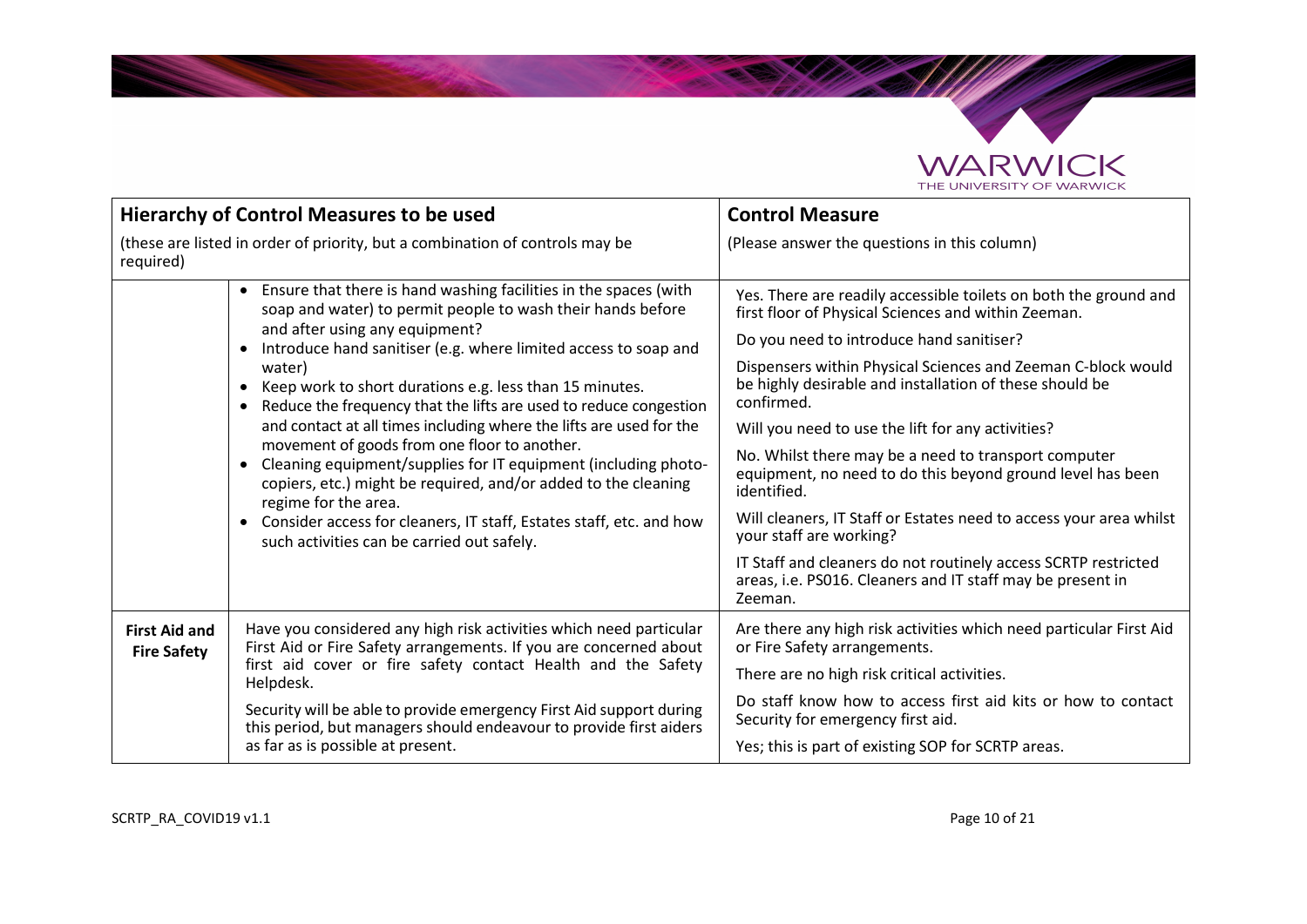

**SANDRO** 

|                                                                                           | <b>Hierarchy of Control Measures to be used</b>                                                                                                                                                                                                                                                                                                                                                                                                                                                       | <b>Control Measure</b>                                                                                                                                                                                                                                                                                                                                                                                                                                                                             |
|-------------------------------------------------------------------------------------------|-------------------------------------------------------------------------------------------------------------------------------------------------------------------------------------------------------------------------------------------------------------------------------------------------------------------------------------------------------------------------------------------------------------------------------------------------------------------------------------------------------|----------------------------------------------------------------------------------------------------------------------------------------------------------------------------------------------------------------------------------------------------------------------------------------------------------------------------------------------------------------------------------------------------------------------------------------------------------------------------------------------------|
| (these are listed in order of priority, but a combination of controls may be<br>required) |                                                                                                                                                                                                                                                                                                                                                                                                                                                                                                       | (Please answer the questions in this column)                                                                                                                                                                                                                                                                                                                                                                                                                                                       |
|                                                                                           | Encourage all members of staff to act as temporary Fire Wardens<br>during this period. They can complete the Fire Warden training<br>module available on Moodle. They need to know how to flag any<br>concerns relating to fire safety to the Health and Safety Helpdesk.<br>Normal fire escape routes take precedence over one way routes in<br>an emergency situation.                                                                                                                              | Do staff know how to access other risk assessments relevant to<br>their area or activity.<br>Yes; these are available to all SCRTP staff both electronically and<br>in hard copy outside PS016.                                                                                                                                                                                                                                                                                                    |
| <b>Behaviours</b>                                                                         | The measures necessary to minimise the risk of spread of infection<br>rely on everyone taking responsibility for their own actions and<br>behaviours. As a manager you will need to encourage an open and<br>collaborative approach, where any issues can be openly discussed<br>and addressed.<br>Line managers must hold a 'returning to work briefing' with any<br>staff returning to campus at the earliest opportunity, sharing this<br>completed document with them in writing and allowing any | How will you monitor compliance with the control measures set<br>out in this risk assessment?<br>COVID-19 RA and SOP are a standing agenda item on weekly<br>Teams SCRTP operational meetings.<br>How often will you brief and update your team on any changes<br>to this risk assessment or associated control measures?<br>This will be done on a weekly basis, during regular SCRTP<br>operations Teams meetings.                                                                               |
|                                                                                           | questions.<br>Line managers must carry out regular team meetings to review this<br>risk assessment and arrangements with staff. Line Managers should<br>also refer to and follow any relevant HR or OD guidance.                                                                                                                                                                                                                                                                                      | How will you encourage staff to flag any concerns they might<br>have, problems or deviations from the arrangements?<br>Identifying issues is an important part of developing and<br>improving our SOPs, RAs and general approach to health and<br>safety. These should be reported to the SCRTP Manager in the<br>first instance. Incidents can be reported centrally through<br>standard University processes as described at<br>https://warwick.ac.uk/services/healthsafetywellbeing/incidents/. |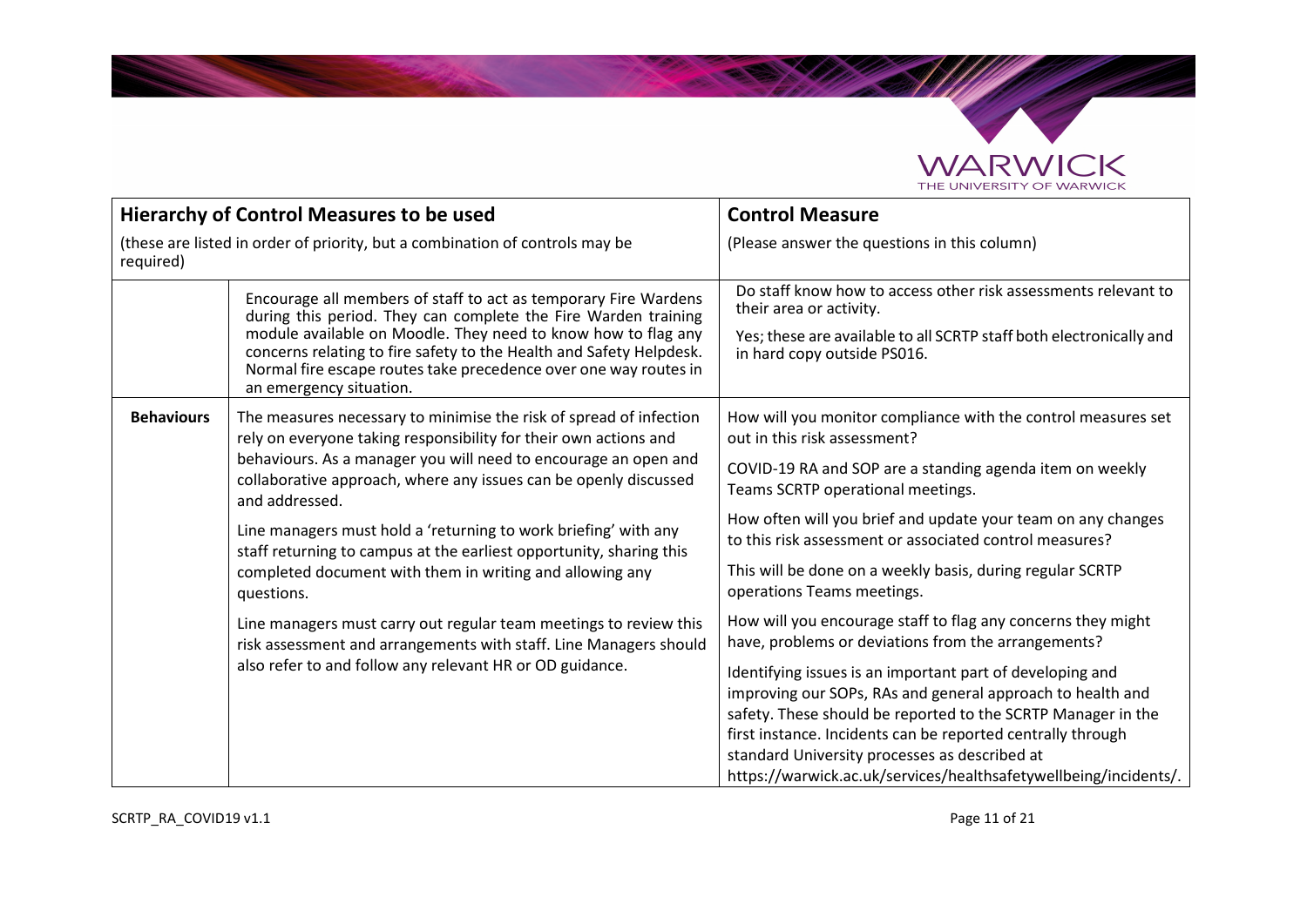

**Salary September 2000** 

|                                                                 | <b>Hierarchy of Control Measures to be used</b>                                                                                                                                                                                                                                                                                                                                        | <b>Control Measure</b>                                                                                                                                                                                                                                                                                                                                                                               |
|-----------------------------------------------------------------|----------------------------------------------------------------------------------------------------------------------------------------------------------------------------------------------------------------------------------------------------------------------------------------------------------------------------------------------------------------------------------------|------------------------------------------------------------------------------------------------------------------------------------------------------------------------------------------------------------------------------------------------------------------------------------------------------------------------------------------------------------------------------------------------------|
| required)                                                       | (these are listed in order of priority, but a combination of controls may be                                                                                                                                                                                                                                                                                                           | (Please answer the questions in this column)                                                                                                                                                                                                                                                                                                                                                         |
| One way<br><b>Routes and</b><br><b>Passing</b><br><b>Places</b> | Line Managers must find out any local temporary instructions on<br>any access/egress arrangements, one way routes and passing<br>places. These must be shared with your staff. Normal fire escape<br>routes take precedence over one way routes in an emergency<br>situation.                                                                                                          | Are your aware of all of the local temporary instructions on any<br>access/egress arrangements, one way routes and passing places.<br>And can you easily relay these to your staff? These can be easily<br>relayed, once they are fully developed and in place with<br>appropriate signage etc.                                                                                                      |
| Communal<br>areas                                               | It is important that people continue to take breaks from their work<br>activity. Communal areas which are used for breaks and meals must<br>be arranged to ensure that people maintain 2 metre separation at<br>all times.<br>If people need to remain on campus, they should be encouraged to<br>take their breaks outside in the fresh air, while maintaining 2 metre<br>separation. | What arrangements have been made to allow safe breaks?<br>The duration of visits to site will be minimised to reduce, as far as<br>possible, the need for breaks. Where required, staff will be asked<br>to bring their own food and drinks; breaks can be taken in our<br>office area in Zeeman, or outside on campus provided these<br>areas are not busy and social distancing can be maintained. |
|                                                                 | People should bring their own food, which ideally does not require<br>the use of a microwave, as there will potentially be limited access to<br>kitchen or catering facilities.                                                                                                                                                                                                        |                                                                                                                                                                                                                                                                                                                                                                                                      |
|                                                                 | Kitchenettes, etc. must have floor markings to ensure that they do<br>not become overcrowded and allow queuing, back-to-back working<br>and one-way systems.                                                                                                                                                                                                                           |                                                                                                                                                                                                                                                                                                                                                                                                      |
|                                                                 | Toilets, changing rooms, showers, etc. must be managed to ensure<br>that they do not become crowded. ALL personal items MUST be                                                                                                                                                                                                                                                        |                                                                                                                                                                                                                                                                                                                                                                                                      |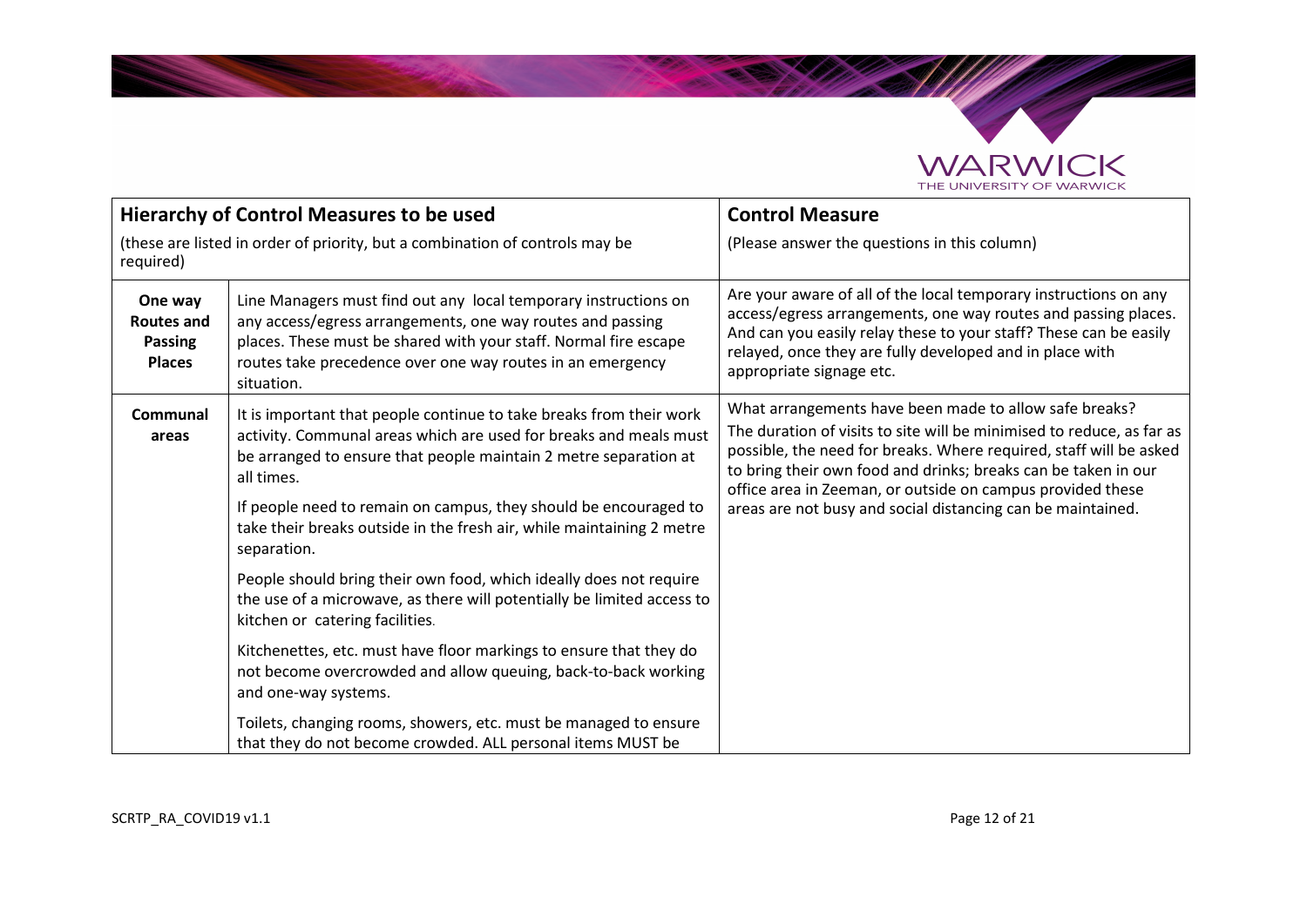

**School College College** 

|                                                                                           | <b>Hierarchy of Control Measures to be used</b>                                                                                                                                                                                                                                                                                                                                                           | <b>Control Measure</b>                                                                                                                                                                                                                                                                                                                                                                                                                                                                                                                                      |
|-------------------------------------------------------------------------------------------|-----------------------------------------------------------------------------------------------------------------------------------------------------------------------------------------------------------------------------------------------------------------------------------------------------------------------------------------------------------------------------------------------------------|-------------------------------------------------------------------------------------------------------------------------------------------------------------------------------------------------------------------------------------------------------------------------------------------------------------------------------------------------------------------------------------------------------------------------------------------------------------------------------------------------------------------------------------------------------------|
| (these are listed in order of priority, but a combination of controls may be<br>required) |                                                                                                                                                                                                                                                                                                                                                                                                           | (Please answer the questions in this column)                                                                                                                                                                                                                                                                                                                                                                                                                                                                                                                |
|                                                                                           | removed from showers and changing rooms unless they are placed<br>in a plastic bag in a locker.                                                                                                                                                                                                                                                                                                           |                                                                                                                                                                                                                                                                                                                                                                                                                                                                                                                                                             |
| Personal<br>Protective<br>Equipment<br>(PPE)                                              | Workplaces should NOT encourage the precautionary use of extra<br>PPE to protect against Covid-19 (except when responding to<br>suspected or identified cases of Covid-19).<br>Where PPE is deemed necessary as a control measure to ensure<br>the safety of the individual for the work activity that they are<br>undertaking, e.g. work involving hazardous substances, it must<br>continue to be worn. | Refer to your activity-based risk assessment for any PPE<br>requirements.<br>SCRTP staff have their own PPE. No additional PPE for COVID-19<br>is expected to be needed, in line with current guidelines.                                                                                                                                                                                                                                                                                                                                                   |
|                                                                                           | Workers MAY choose to use a home-made face covering in the<br>workplace, but this should NOT be a substitute for 2 metre<br>distancing and more effective hygiene measures (regular<br>handwashing, use of sanitisers, and catching coughs and sneezes<br>in a tissue).<br>Workers who choose to use a face covering should be supported<br>in its effective use.                                         | If any of your team choose to use a face covering, what<br>instruction will you provide to enable them to use it to best<br>effect?<br>Face coverings provide some limited benefits but also introduce<br>some risks. Face coverings if worn should be used in line with the<br>guidance at<br>https://warwick.ac.uk/services/healthsafetywellbeing/a-<br>z/healthandsafetyguidanceoncovid19-old/facemasks and<br>https://www.gov.uk/government/publications/how-to-wear-<br>and-make-a-cloth-face-covering/how-to-wear-and-make-a-cloth-<br>face-covering. |

<u> Samuel Barnett av Starting</u>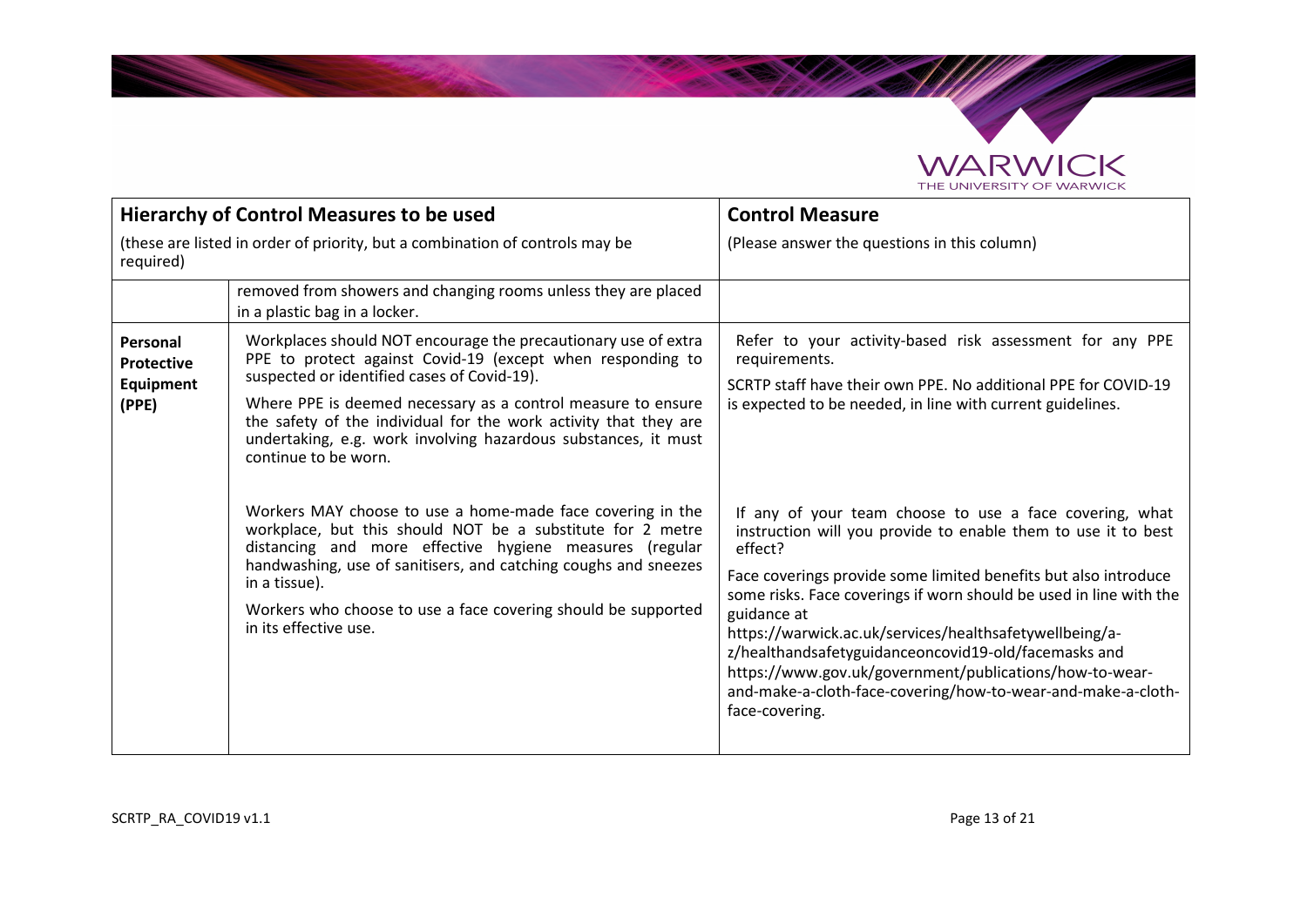

| Hierarchy of Control Measures to be used |                                                                                                                                                                                                                                              | <b>Control Measure</b>                       |
|------------------------------------------|----------------------------------------------------------------------------------------------------------------------------------------------------------------------------------------------------------------------------------------------|----------------------------------------------|
| required)                                | (these are listed in order of priority, but a combination of controls may be                                                                                                                                                                 | (Please answer the questions in this column) |
| <b>Guidance to</b><br>staff              | Have you issued the Covid-19 guidance to all of those that are<br>returning to work to carry out 'critical activities' (see appendix A)?                                                                                                     | Yes / No                                     |
|                                          | Have you arranged briefing sessions on the risk assessment and SOP<br>with staff?                                                                                                                                                            | Yes / No                                     |
|                                          | Have you arranged 121 meetings with staff who are vulnerable,<br>living with vulnerable people, pregnant, in the BAME community,<br>are disabled or who might have child care (or other care provision)<br>challenges at this point in time? | Yes / No                                     |

| Tick here if the level of risk is acceptable to permit the work<br>activity to take place<br>(once you have put the control measures above in place) | Yes | Line Manager<br><b>Signature</b> |
|------------------------------------------------------------------------------------------------------------------------------------------------------|-----|----------------------------------|
|                                                                                                                                                      |     |                                  |

**List of people that this assessment has been shared with:** 

**Review date:** this assessment needs to be reviewed and updated should anything change, should people raise any concerns, or at least once every week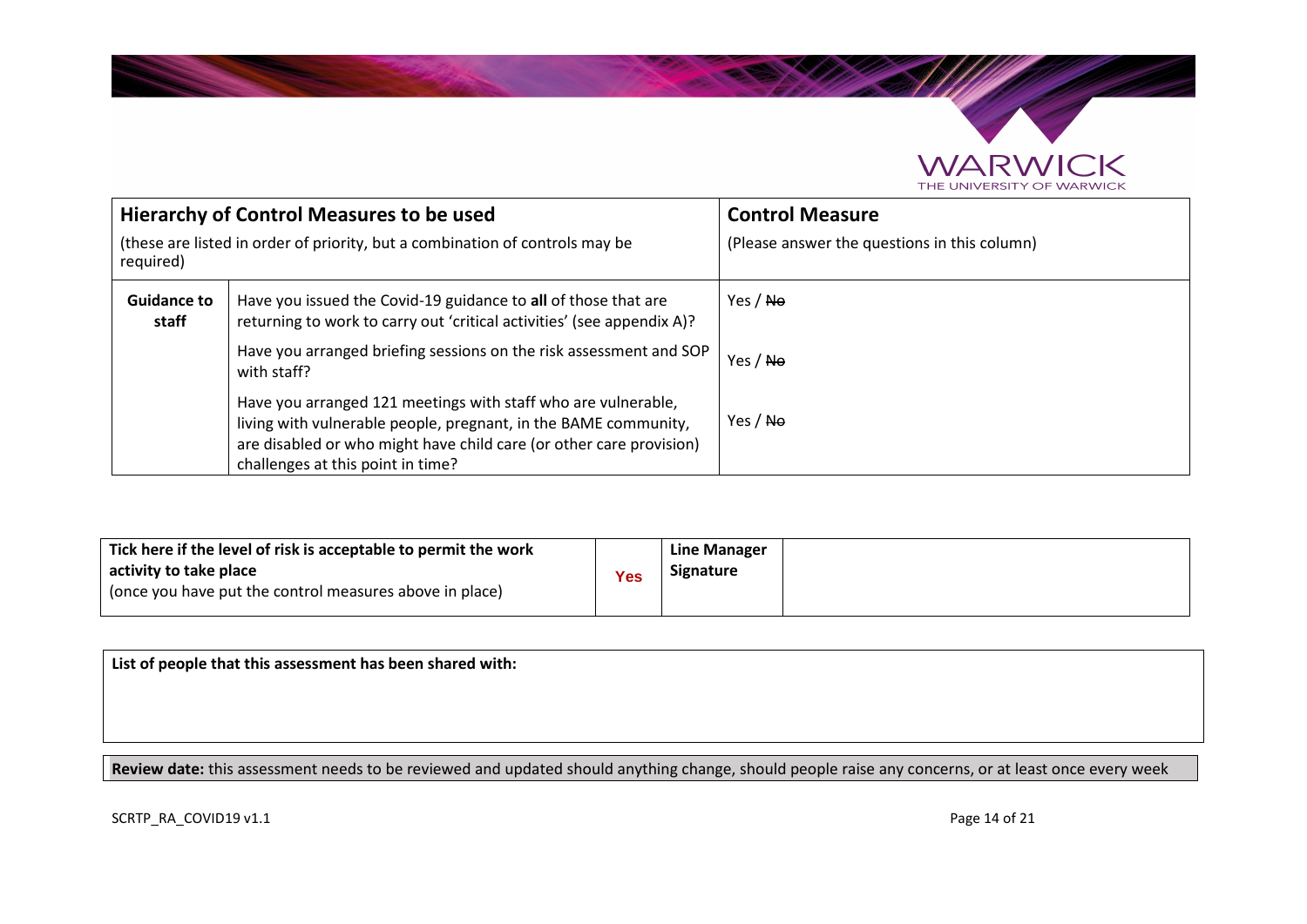

| Approved By<br> HOD or Director) | David Leadley | Signature       |
|----------------------------------|---------------|-----------------|
| Date                             | 26/05/2020    | <b>Position</b> |
| <b>Review Date</b>               |               |                 |

| d By! | $\left\lceil \frac{\text{c}{\mathbf{u}} \mathbf{b}_{\mathbf{y}}}{\text{c}{\mathbf{t}}} \right\rceil$ David Leadley | Signature | Han Head on                                                   |
|-------|--------------------------------------------------------------------------------------------------------------------|-----------|---------------------------------------------------------------|
|       | Date 26/05/2020                                                                                                    |           | <b>Position</b>   DPVC for Research (infrastructure & Ethics) |

 $\supset$ K

RWK THE UNIVERSITY OF WARWICK

**Print and sign a copy, and share electronically with those involved in the 'critical activity' which is requiring them to come into the University to work.** 

**Send an electronic copy to your Health and Safety Officer or Health and Safety Adviser.** 

**Complete and position the Covid 19 Secure Poster in your respective workspace(s).**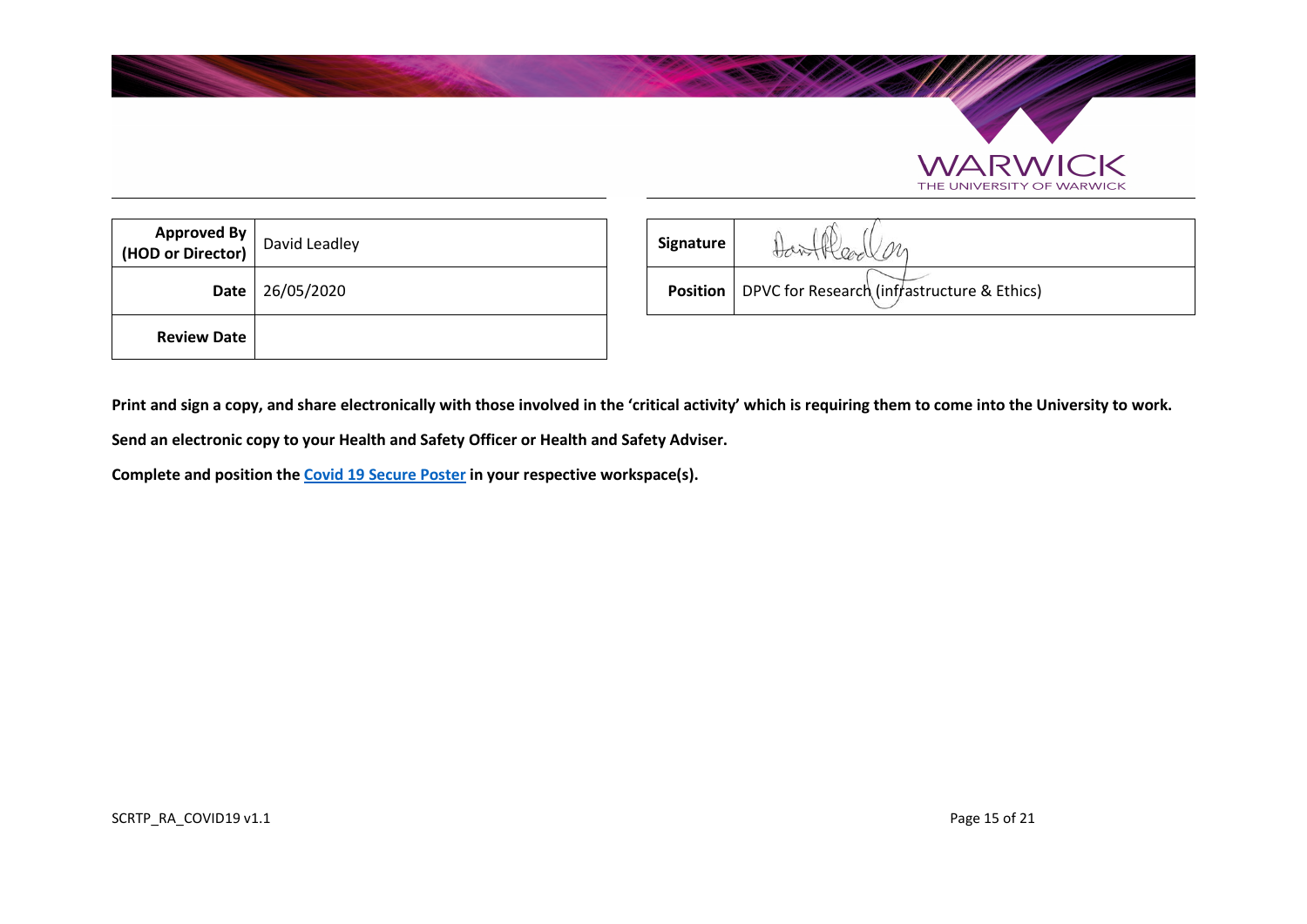

# **Standard Operating Procedure for returning to work to carry out 'Critical Activities' during Covid-19 lockdown easing period**

This guidance sets out the general principles on things to consider before permitting people to return to work to carry out 'critical activities' post easing of the lockdown measures. These guidelines have been drafted to mitigate the potential resurgence of Covid-19 in the workplace after re-opening. In essence the general principles will require the University to continue to apply the Public Health England (PHE) guidelines which are:

| <b>Social distancing</b>                                            | Workers must follow the guidance on staying at home and away from others (social<br>distancing). Where they cannot work from home, they must follow the same<br>principles of social distancing while travelling to and from work and while at work.<br>This will require some thought about how the 2m distancing measures can be<br>applied at work. Managers/Supervisors will carry out an assessment of this.                                                                                                                                                                                                                                                                         |
|---------------------------------------------------------------------|-------------------------------------------------------------------------------------------------------------------------------------------------------------------------------------------------------------------------------------------------------------------------------------------------------------------------------------------------------------------------------------------------------------------------------------------------------------------------------------------------------------------------------------------------------------------------------------------------------------------------------------------------------------------------------------------|
| Self-isolation                                                      | Anyone who either has a high temperature or a new persistent cough or is within<br>14 days of the day when the first member of their household showed symptoms<br>of Coronavirus (Covid-19) must not come in to work, but must follow the guidance<br>on self-isolation.                                                                                                                                                                                                                                                                                                                                                                                                                  |
| <b>Person at increased</b><br>risk                                  | Anyone who is at increased risk of severe illness from Covid-19 ('Clinically<br>Vulnerable') should continue to follow the 'strict social distancing' rules as<br>recommended by the Government and as per the instructions in any advice that<br>they have received from the NHS or their GP during this crisis.                                                                                                                                                                                                                                                                                                                                                                         |
| Persons defined on<br>medical grounds as<br>extremely<br>vulnerable | Anyone identified as 'Clinically Extremely Vulnerable' will have been advised in a<br>letter from the NHS or from their GP/health authority and must follow the<br>guidance on shielding and protecting extremely vulnerable people.                                                                                                                                                                                                                                                                                                                                                                                                                                                      |
| Living with a<br>person in one of<br>the above groups               | Anyone living with a person who is at increased risk of severe illness ('Clinically<br>Vulnerable'), or an 'Clinically Extremely Vulnerable' person who is shielding from<br>Coronavirus (Covid-19), should stringently follow the guidance on social<br>distancing and minimise contact outside the home.                                                                                                                                                                                                                                                                                                                                                                                |
| If someone falls ill                                                | If someone develops a high temperature or a persistent cough while at work,<br>they should:<br>Ensure their manager or supervisor is informed (via telephone prefereably)<br>$\bullet$<br>Return home immediately<br>$\bullet$<br>Avoid touching anything<br>$\bullet$<br>Cough or sneeze into a tissue and put it in a bin, or if they do not have<br>$\bullet$<br>tissues, cough and sneeze into the crook of their elbow.<br>Arrange a Covid-19 test as per the Covid-19 testing guidance.<br>$\bullet$<br>They must then follow the guidance on self-isolation and not return on to site until<br>their period of self-isolation has been completed or test has been proven negative. |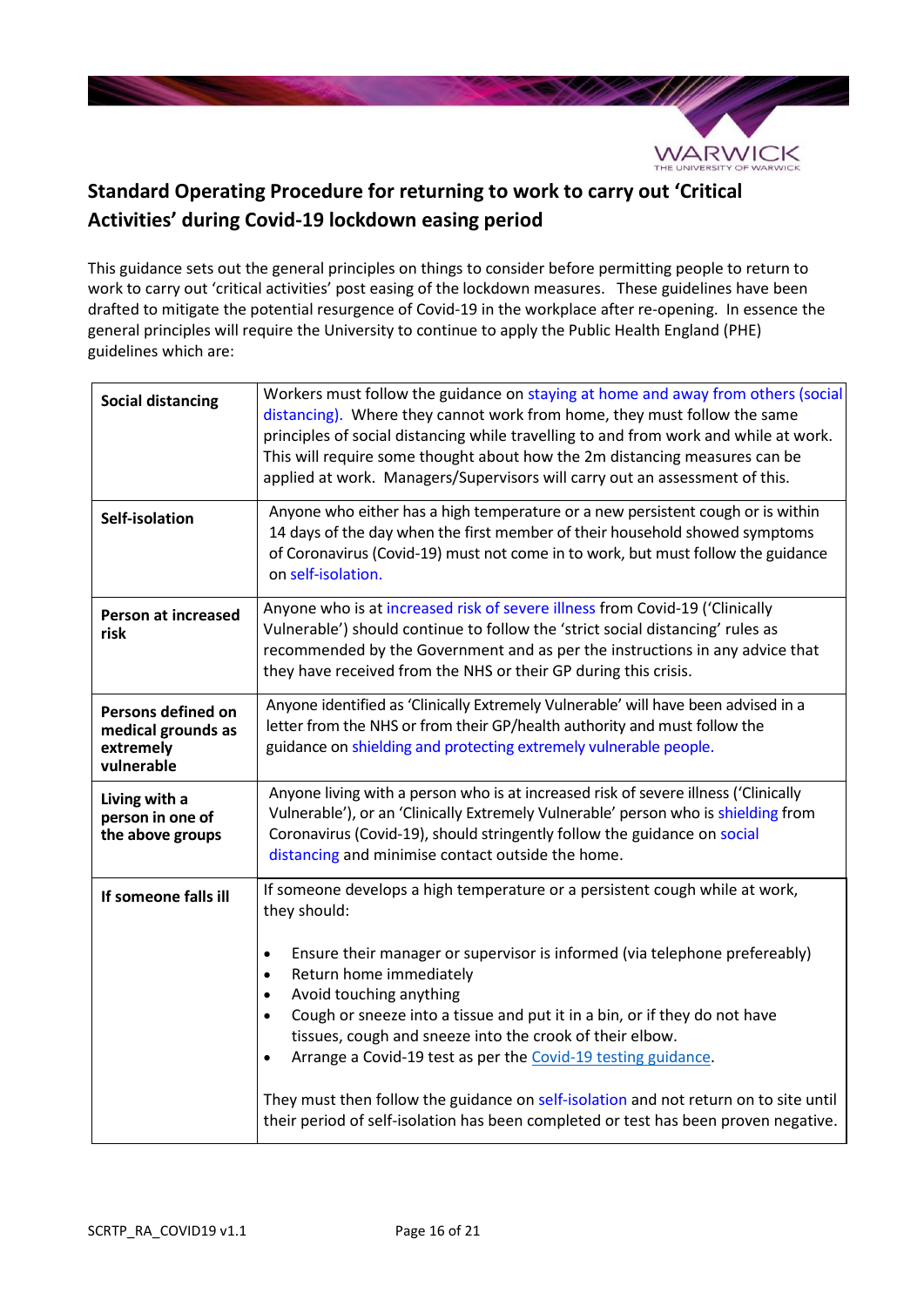# **The University will:**

Share all Risk Assessments and SOPs with staff and encourage staff to comment on and influence the content of the assessments and the associated control measures.

Continue to have an operational emergency team in place comprising of essential staff to respond to any emergency.

Establish procedures for alert and outbreak verification to receive early warnings should the virus appear on campus.

Utilise existing communication channels for the drafting of situation reports, briefings, back-up of information, etc. for internal and external stakeholders.

Follow its existing contingency plans which address the impact of potential resurgence of disease in the workplace after re-opening including a mechanism for identifying triggers that could change the current approach being adopted.

Carry out building assessments to consider safety arrangements (2 metre distancing, hand washing, sanitiser, barriers, screens, access controls, etc.) in communal and shared spaces, including entrances, exits, stair wells, lifts, corridors, toilets, showers, locker rooms, kitchens and rest areas.

## **Managers / Supervisor Responsibility**

The first principle will be to decide whether work activities are 'critical' and should recommence or whether there are other ways of completing that work, e.g. continued working from home.

Managers otherwise will need to complete the above risk assessment of the Covid-19 hazard which will consider the spaces that they have people working in and determine whether they can maintain 2 meter distancing in that space whilst carrying out the required work activities.

Where people are continuing to work from home, whether using a desktop PC, laptop or with paper-based activities, then the work is generally 'low-risk' and they should continue to use the guidance available for Working from Home.

For work activities that can only be conducted by coming in to work and deemed 'critical', then the risk control measured and general principles within this document need to be applied by everyone.

## **Sharing Information with Staff**

Line Managers will complete the above risk assessment and a completed copy of the risk assessment outlining the control measures that need to be put into place to permit 'critical activities' to be carried out on campus will be provided to all those involved in the 'critical activities'.

The following guidelines need to be followed by every person coming on to campus in order to try to prevent a resurgence / spread of the Covid-19 infection. A copy of these guidelines will also be shared with staff.

#### **If Staff have Concerns**

If staff are unsure or feel that the control measures are not adequate, or are not working, they should discuss with their manager or supervisor in the first instance. If necessary they can escalate concerns to their Health and Safety Representative and/or their Health and Safety Office/Adviser or the H&S Helpdesk. If necessary they can stop work: **there is nothing so important that it cannot be done safely**!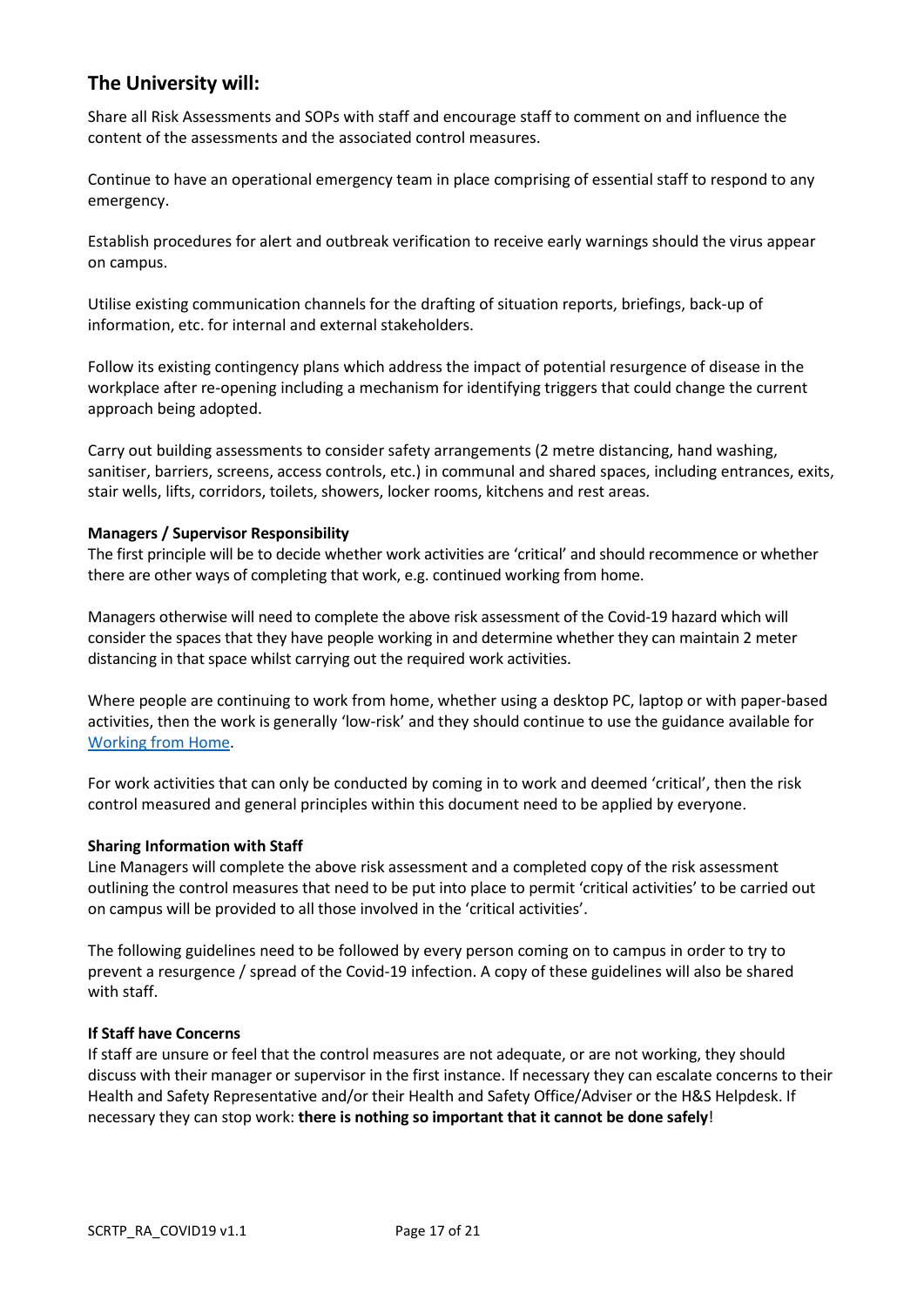# **General principles to be applied for those coming in to work to carry out 'critical activities'**

## **1. Travel to Work**

Wherever possible people should travel to campus alone or with those that they live with using their own transport, or by walking or cycling.

Those that drive to work must:

- Wherever possible park their vehicle in a space away from other vehicles, or park so that cars are not positioned driver door to driver door.
- Consider staggering their arrival and departure times in order to avoid congestion (times will need agreement with a line manager / supervisor).

## **2. Driving at Work**

For those that need to travel whilst at work (i.e. around campus, between campuses or other locations). Wherever possible members of staff should travel alone. If staff have no option but to share a vehicle, then they should:

- Share with the same individuals and with the minimum number of people at any one time
- Wherever possible maintain a distance of two metres and avoid touching their faces
- Maintain good ventilation (i.e. keeping the windows open) and face away from each other during the journey
- Wash their hands for 20 seconds using soap and water or hand sanitiser if soap and water are not available before entering and after getting out of the vehicle
- Regularly clean the vehicle using gloves and standard cleaning products, with particular emphasis on handles and other surfaces which may be touched during the journey.

## **3. Access to/Egress from Buildings**

- Non-essential visitors should not be invited on to campus.
- There will be a reduced building occupancy during this period for each building. Managers will be required to liaise with Estates to determine the occupancy numbers for each space.
- Start and finish times should be staggered to reduce congestion and contact in agreement with your line manager.
- Two meter distancing will need to be maintained on entry and exit from buildings. Follow any signage in place as there could be a change made to the number of access points into the buildings or a oneway system introduced in order to reduce congestion on circulation routes.
- There will be no planned fire emergency evacuations during the lockdown easing period, so if the fire alarm sounds, people will be encouraged to leave the building as normal, using all available exits, rather than congregating on normal staircases. Any one-way system introduced can be ignored at this time.
- Allow plenty of space between people waiting to enter / leave each building.
- Signage may be in place in certain locations:
	- $\circ$  Floor markings may be put down to ensure 2 metre distance is maintained between people when queuing
	- o Reminding workers not to attend if they have symptoms of Coronavirus (Covid-19) and to follow PHE guidelines
- Entry systems will continue to be in operation as these do not require persons to make personal contact with them.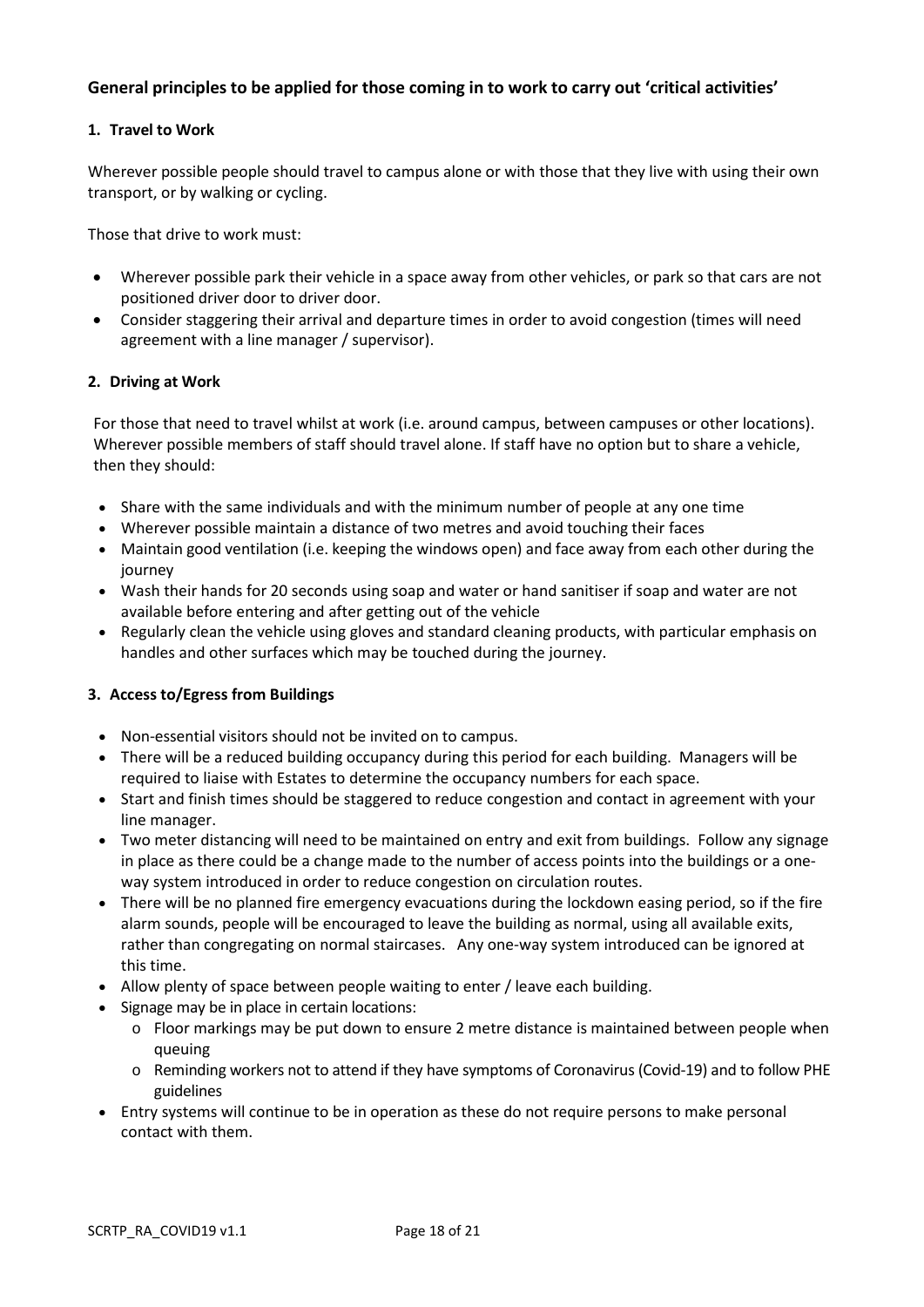- People will be encouraged to wash their hands for 20 seconds using soap and water or to use sanitiser when entering and leaving buildings.
- Common contact surfaces in receptions, offices, circulation spaces and door furniture will continue to be cleaned, particularly during peak flow times.
- Persons needing to meet one another will be encouraged to hold gatherings online, or if this is not possible then meetings should be outdoors or in well ventilated spaces where good distancing can also be maintained.
- Where deliveries need to be made, drivers and staff members should wash or sanitise their hands before and after handling.

# **4. Use of Circulation Spaces and Lifts**

- One-way systems may be put into place to avoid congestion and crossing people's paths within a 2m distance. Everyone must follow these (where they are in place) and wherever possible maintain a 2m distance from others.
- Stairs should be used in preference to lifts (with the exception of goods lifts) and, as they are small confined areas, lifts should only be used by one person at a time and only by those staff or students who are unable to safely use the stairs during this period.

# **5. Personal Hygiene**

- Staff should not come in to work if showing symptoms of Covid-19 and should self-isolate for 14 days if other members of their household have symptoms until a test has determined that it is not Covid-19. (See University Covid-19 testing guidance).
- Avoid skin to skin and face to face contact.
- Staff must follow the hand washing guidelines and regularly wash hands with soap and water.
- Those that are required to wear protective gloves for their work to ensure they are removed so to avoid cross-contamination.
- Tissues and other waste to be disposed of in local waste bins regularly.
- Staff to follow the Government's advice: Catch it, Bin it, Kill it



# **6. Hand Washing**

- The University will ensure that there is an adequate supply of soap and fresh water to wash hands regularly. Staff to wash their hands with soap and warm water for at least 20 seconds each time.
- The University will provide hand sanitiser (minimum 60% alcohol based) where hand washing facilities are unavailable.

# **7. Toilet Facilities**

- In most locations around campus it will be impossible to restrict the number of people using toilet facilities at any given time. That said, if required to queue, anyone queuing should ensure 2 metre distancing is maintained and as much space is permitted to circulate otherwise within the toilet facilities themselves.
- Everyone must wash their hands following the Hand Washing guidance after using the toilet facilities and should dry their hands properly.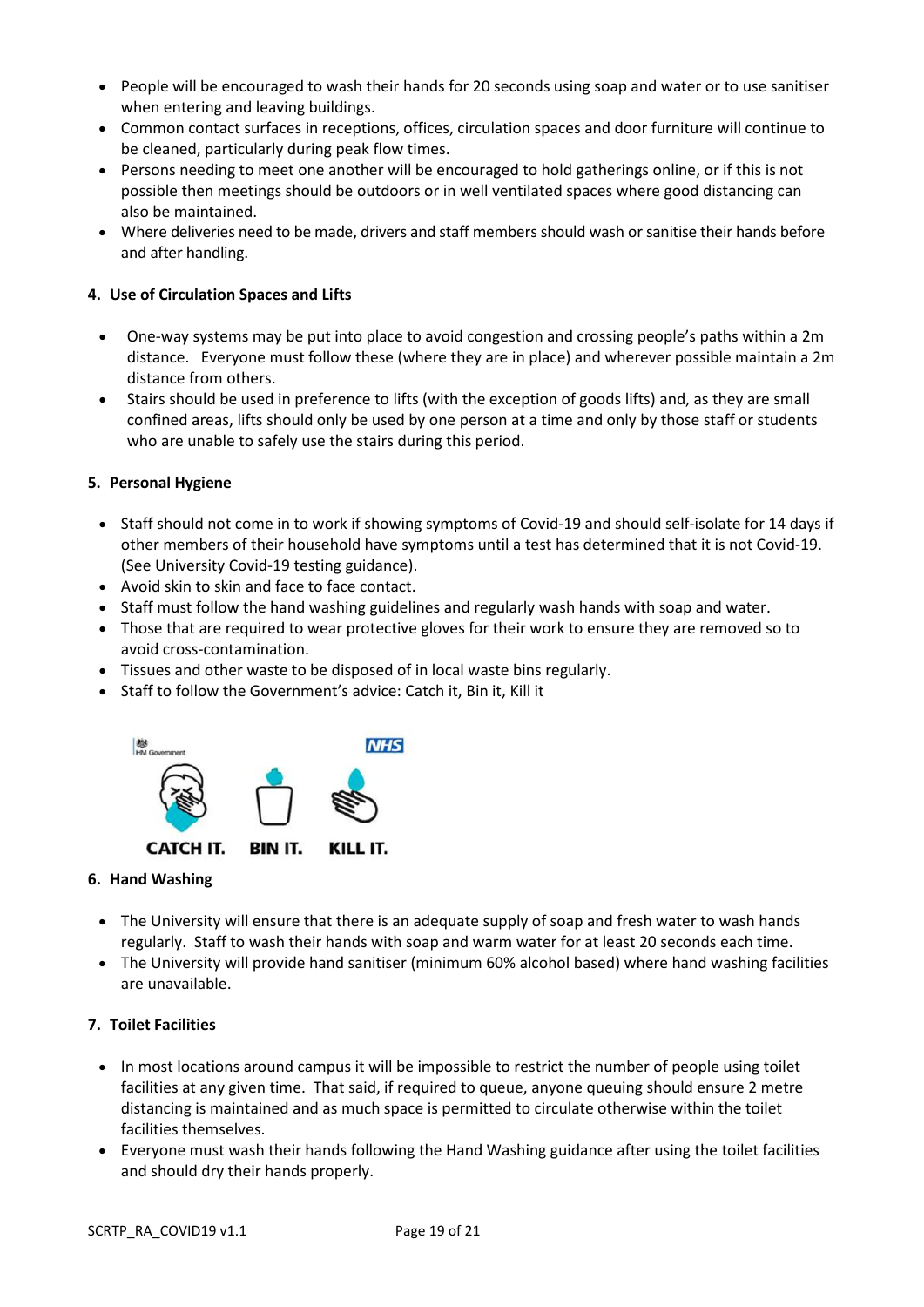- Cleaning regimes for toilet facilities, particularly door handles, locks and the toilet flushes will be maintained.
- Cleaning staff will empty toilet facility waste receptacles regularly.

# **8. Cafes and Rest Areas**

Cafes on campus will be offering a reduced service during the lockdown easing period, possibly just a take away option at times, and some will remain closed. Where possible staff should bring their own food to work and return to their work locations (where safe to do so to consume food) and eat there, or at some other external space away from others.

- Staff will observe 2 metre distancing measures whilst queuing.
- People should stagger break times to reduce congestion.
- Drinking water will remain provided with enhanced cleaning measures of the tap mechanism.
- Those using shared kitchens should frequently clean surfaces that are touched regularly, using standard cleaning products e.g. kettles, refrigerators, microwaves.
- Hand cleaning facilities or hand sanitiser should be available at the entrance to any room where people eat and should be used by workers when entering and leaving the area.
- All rubbish should be put straight in the bin and not left for someone else to clear up.
- Crockery, eating utensils, cups etc. should be washed and dried between uses.
- Payments should be taken by contactless card wherever possible.
- Canteen staff should wash their hands often with soap and water for at least 20 seconds before and after handling food.
- Staff within café areas and rest rooms will need to monitor compliance.

## **9. Waste Disposal**

- Cleaning staff to regularly empty any local waste bins into the larger waste receptacles so that they can be regularly disposed of.
- Cleaning staff will regularly empty toilet facility waste receptacles so that any hand towel rubbish does not accumulate.

# **10.Changing Facilities, Showers and Drying Rooms**

There are a number of buildings that have changing facilities, showers and areas for drying clothes.

- Based on the size of each facility, the number of people that may use these facilities at any one time will be displayed on the outside to maintain a distance of two metres.
- A staggered start and finish times should reduce congestion and contact of these facilities.
- Facilities will be cleaned throughout the day and at the end of each day.
- Use any rubbish bins provided as these will be regularly emptied and the waste disposed of.

## **11.First Aid and Emergency Service Response**

The primary purpose of First Aid is to preserve life and first aid should be administered if required and until the emergency services attend.

When planning work activities, a check should be made that there is an adequate provision of first aid resources. Not all staff will be returning to work, so check who is in and who may be able to provide support at the times you are going to be in work.

 Security staff are all First Aiders, but this is not their only role on campus, so if you are planning to conduct high-risk work, consider whether the work should be delayed or provide additional competent first aid resources.